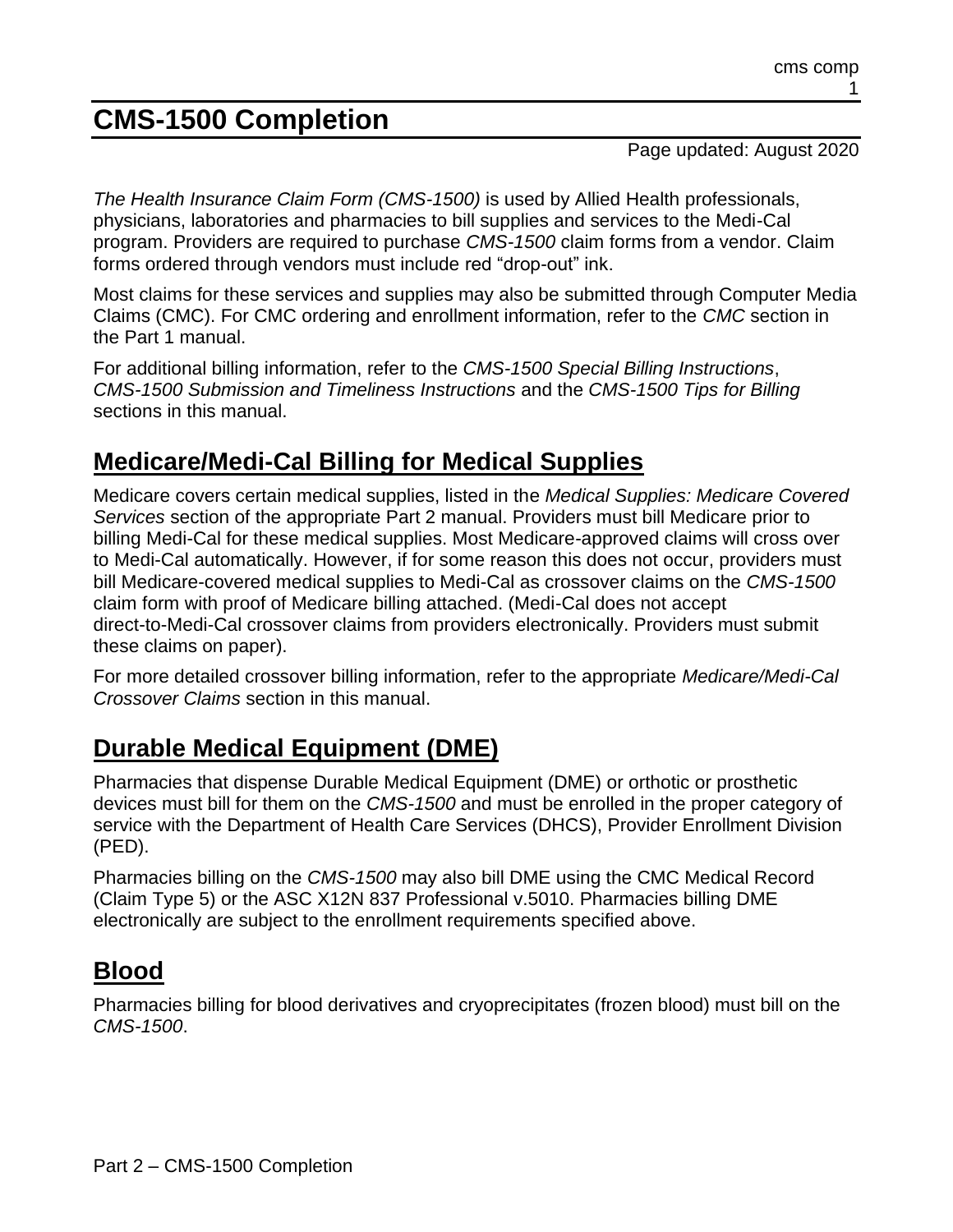| <b>HEALTH INSURANCE CLAIM FORM</b>                                                                                                                                                                                                                                                                                         |                                                                                                               |                                                                                                                                                                     |
|----------------------------------------------------------------------------------------------------------------------------------------------------------------------------------------------------------------------------------------------------------------------------------------------------------------------------|---------------------------------------------------------------------------------------------------------------|---------------------------------------------------------------------------------------------------------------------------------------------------------------------|
| APPROVED BY NATIONAL UNIFORM CLAIM COMMITTEE (NUCC) 02/12                                                                                                                                                                                                                                                                  |                                                                                                               | ← CARRIER-                                                                                                                                                          |
| PICA                                                                                                                                                                                                                                                                                                                       |                                                                                                               | <b>PICA</b>                                                                                                                                                         |
| <b>MEDICARE</b><br><b>MEDICAID</b><br><b>TRICARE</b><br>CHAMPVA<br>1.<br>(Medicare#) $ \mathsf{X} $<br>(Medicaid#)<br>(ID#/DoD#)<br>(Member ID#)                                                                                                                                                                           | <b>OTHER</b><br>GROUP<br>HEALTH PLAN<br>FECA<br>BLK LUNG<br>(1D#)<br>(1D#)<br>(1D#)                           | 1a. INSURED'S I.D. NUMBER<br>(For Program in Item 1)<br><b>MEDI-CAL ID NUMBER</b>                                                                                   |
| 2. PATIENT'S NAME (Last Name, First Name, Middle Initial)                                                                                                                                                                                                                                                                  | 3. PATIENT'S BIRTH DATE<br><b>SEX</b>                                                                         | 4. INSURED'S NAME (Last Name, First Name, Middle Initial)                                                                                                           |
| <b>PATIENT'S LAST NAME. FIRST NAME</b><br>5. PATIENT'S ADDRESS (No., Street)                                                                                                                                                                                                                                               | lSEXF<br>м<br>6. PATIENT RELATIONSHIP TO INSURED                                                              | <b>MOTHER'S NAME FOR NEWBORN</b><br>7. INSURED'S ADDRESS (No., Street)                                                                                              |
| <b>PATIENT'S COMPLETE ADDRESS</b>                                                                                                                                                                                                                                                                                          | Other<br>Self<br>Spouse<br>Child                                                                              |                                                                                                                                                                     |
| <b>CITY</b><br><b>STATE</b><br><b>PATIENT'S CITY</b><br>ST                                                                                                                                                                                                                                                                 | 8. RESERVED FOR NUCC USE                                                                                      | <b>CITY</b><br><b>STATE</b>                                                                                                                                         |
| ZIP CODE<br>TELEPHONE (Include Area Code)<br><b>PATIENT'S</b><br><b>PATIENT'S PHONE</b>                                                                                                                                                                                                                                    |                                                                                                               | ZIP CODE<br>TELEPHONE (Include Area Code)                                                                                                                           |
| <b>9-DIGIT ZIP</b><br>9. OTHER INSURED'S NAME (Last Name, First Name, Middle Initial)                                                                                                                                                                                                                                      | 10. IS PATIENT'S CONDITION RELATED TO:                                                                        | 11. INSURED'S POLICY GROUP OR FECA NUMBER                                                                                                                           |
| a. OTHER INSURED'S POLICY OR GROUP NUMBER                                                                                                                                                                                                                                                                                  | a. EMPLOYMENT? (Current or Previous)                                                                          | <b>SEX</b><br>a. INSURED'S DATE OF BIRTH<br>MM<br>DD                                                                                                                |
| b. RESERVED FOR NUCC USE                                                                                                                                                                                                                                                                                                   | <b>YES</b><br>NO<br>b. AUTO ACCIDENT?<br>PLACE (State)                                                        | F.<br>М<br>b. OTHER CLAIM ID (Designated by NUCC)                                                                                                                   |
| c. RESERVED FOR NUCC USE                                                                                                                                                                                                                                                                                                   | YES<br><b>NO</b><br>c. OTHER ACCIDENT?                                                                        | PATIENT AND INSURED INFORMATION<br>c. INSURANCE PLAN NAME OR PROGRAM NAME                                                                                           |
|                                                                                                                                                                                                                                                                                                                            | N <sub>O</sub><br><b>YES</b>                                                                                  | <b>MEDICARE CARRIER CODE</b>                                                                                                                                        |
| d. INSURANCE PLAN NAME OR PROGRAM NAME                                                                                                                                                                                                                                                                                     | 10d. CLAIM CODES (Designated by NUCC)                                                                         | d. IS THERE ANOTHER HEALTH BENEFIT PLAN?<br><b>OTHER COVERAGE/AMOUNT</b><br><b>YES</b><br><b>NO</b><br>If yes, complete items 9, 9a, and 9d.                        |
| READ BACK OF FORM BEFORE COMPLETING & SIGNING THIS FORM.<br>12. PATIENT'S OR AUTHORIZED PERSON'S SIGNATURE I authorize the release of any medical or other information necessary<br>to process this claim. I also request payment of government benefits either to myself or to the party who accepts assignment<br>below. |                                                                                                               | 13. INSURED'S OR AUTHORIZED PERSON'S SIGNATURE I authorize<br>payment of medical benefits to the undersigned physician or supplier for<br>services described below. |
| ΝA<br><b>SIGNED</b>                                                                                                                                                                                                                                                                                                        | <b>NA</b><br>DATE                                                                                             | <b>SIGNED</b>                                                                                                                                                       |
| 14. DATE OF CURRENT ILLNESS, INJURY, or PREGNANCY (LMP)<br>QUAL<br><b>ONSET DATE</b><br>QUAL                                                                                                                                                                                                                               | 15. OTHER DATE<br>MM<br>DD<br>YY                                                                              | 16. DATES PATIENT UNABLE TO WORK IN CURRENT OCCUPATION<br><b>TO</b><br><b>FROM</b><br>ΝA                                                                            |
| 17. NAME OF REFERRING PROVIDER OR OTHER SOURCE<br>17a.                                                                                                                                                                                                                                                                     |                                                                                                               | 18. HOSPITALIZATION DATES RELATED TO CURRENT SERVICES MM                                                                                                            |
| <b>NAME OF REFERRING PROVIDER</b><br>17b.<br>19. ADDITIONAL CLAIM INFORMATION (Designated by NUCC)                                                                                                                                                                                                                         | NPI NPI                                                                                                       | FROM <b>FROM DOS</b><br>TO TO DOS<br>20. OUTSIDE LAB?<br><b>\$ CHARGES</b>                                                                                          |
| <b>ADDITIONAL JUSTIFICATION PLACED HERE</b>                                                                                                                                                                                                                                                                                |                                                                                                               | <b>YES</b><br>NO                                                                                                                                                    |
| 21. DIAGNOSIS OR NATURE OF ILLNESS OR INJURY Relate A-L to service line below (24E)                                                                                                                                                                                                                                        | ICD Ind.                                                                                                      | 22. RESUBMISSION<br>ORIGINAL REF. NO.                                                                                                                               |
| <b>DIAGNOSIS CODE 1</b><br><b>B.</b> DIAGNOSIS CODE 2<br>A.<br>C.<br>E. DIAGNOSIS CODE 5<br><b>DIAGNOSIS CODE 6</b>                                                                                                                                                                                                        | <b>DIAGNOSIS CODE 3</b><br><b>DIAGNOSIS CODE 4</b><br><b>DIAGNOSIS CODE 7</b><br><b>DIAGNOSIS CODE 8</b><br>н | <b>RESUBMIT CODE</b><br>23. PRIOR AUTHORIZATION NUMBER                                                                                                              |
| <b>DIAGNOSIS CODE 9</b><br>J.   DIAGNOSIS CODE 10                                                                                                                                                                                                                                                                          | <b>DIAGNOSIS CODE 12</b><br>K.   DIAGNOSIS CODE 11<br>L.                                                      | <b>TAR CONTROL NUMBER</b>                                                                                                                                           |
| 24.<br>DATE(S) OF SERVICE<br><b>B.</b><br>C.<br>A.<br>PLACE OF<br>From<br>To                                                                                                                                                                                                                                               | D. PROCEDURES, SERVICES, OR SUPPLIES<br>Е.<br>(Explain Unusual Circumstances)<br><b>DIAGNOSIS</b>             | F.<br>G.<br>DAYS<br>н<br>1.<br>J.<br>EPSÖ1<br><b>RENDERING</b><br>ID.<br>OR<br>UNITS<br>Family<br>Plan                                                              |
| CPT/HCPCS<br><b>MM</b><br>DD<br>YY<br>MM<br><b>DD</b><br>YY<br><b>SERVICE</b><br><b>EMG</b><br>QUALIFIER + NDC OR UPN                                                                                                                                                                                                      | <b>MODIFIER</b><br><b>POINTER</b><br>UNIT QUALIFIER AND QUANTITY                                              | PROVIDER ID. #<br><b>\$ CHARGES</b><br>QUAL<br><b>NON-NPI NUMBER</b>                                                                                                |
| <b>DELAY</b><br>EMER<br><b>DOS FROM</b><br><b>DOS THRU</b><br>PROC CODE<br><b>POS</b>                                                                                                                                                                                                                                      | <b>MODIFIERS</b>                                                                                              | <b>SERVICE</b><br>F<br><b>NPI</b><br>Q<br><b>NPI</b><br><b>CHARGES</b><br>Ū<br>P                                                                                    |
|                                                                                                                                                                                                                                                                                                                            |                                                                                                               | А<br><b>NPI</b><br>N<br>c                                                                                                                                           |
|                                                                                                                                                                                                                                                                                                                            |                                                                                                               | τ<br>н<br>D<br><b>NPI</b><br>P<br>т                                                                                                                                 |
|                                                                                                                                                                                                                                                                                                                            |                                                                                                               | Y<br><b>NPI</b>                                                                                                                                                     |
|                                                                                                                                                                                                                                                                                                                            |                                                                                                               | <b>NPI</b>                                                                                                                                                          |
| 6                                                                                                                                                                                                                                                                                                                          |                                                                                                               |                                                                                                                                                                     |
| 25. FEDERAL TAX I.D. NUMBER<br><b>SSN EIN</b><br>26. PATIENT'S ACCOUNT NO.                                                                                                                                                                                                                                                 | 27. ACCEPT ASSIGNMENT?<br>For govt. claims, see back                                                          | <b>NPI</b><br>28. TOTAL CHARGE<br>29. AMOUNT PAID<br>30. Rsvd for NUCC Use                                                                                          |
| <b>PATIENT ACCOUNT</b><br><b>NUMBER</b>                                                                                                                                                                                                                                                                                    | <b>YES</b><br>NO.                                                                                             | <b>TOTAL</b><br><b>STOTAL CHARGES</b><br><b><i>SDEDUCTIONS</i></b>                                                                                                  |
| 31. SIGNATURE OF PHYSICIAN OR SUPPLIER<br>INCLUDING DEGREES OR CREDENTIALS<br><b>NAME AND</b><br>(I certify that the statements on the reverse<br><b>ADDRESS OF</b><br>apply to this bill and are made a part thereof.)                                                                                                    | 32. SERVICE FACILITY LOCATION INFORMATION<br><b>SERVICE FACILITY</b>                                          | 33. BILLING PROVIDER INFO & PH #<br><b>PHONE NUMBER</b><br><b>BILLER ADDRESS</b>                                                                                    |
| <b>SIGNATURE OF PROVIDER</b><br>OR PERSON AUTHORIZED<br>a. FACILITY NPI                                                                                                                                                                                                                                                    | ▷ NON-NPI NUMBER                                                                                              | a. BILLER NPI<br>∣⊵ NON-NPI NUMBER                                                                                                                                  |
| DATE DATE<br>SIGNED<br>NUCC Instruction Manual available at: www.nucc.org                                                                                                                                                                                                                                                  | <b>PLEASE PRINT OR TYPE</b>                                                                                   | CR061653<br>APPROVED OMB-0938-1197 FORM 1500 (02-12)                                                                                                                |

**Figure 1**: *CMS-1500* Medi-Cal-Required Fields.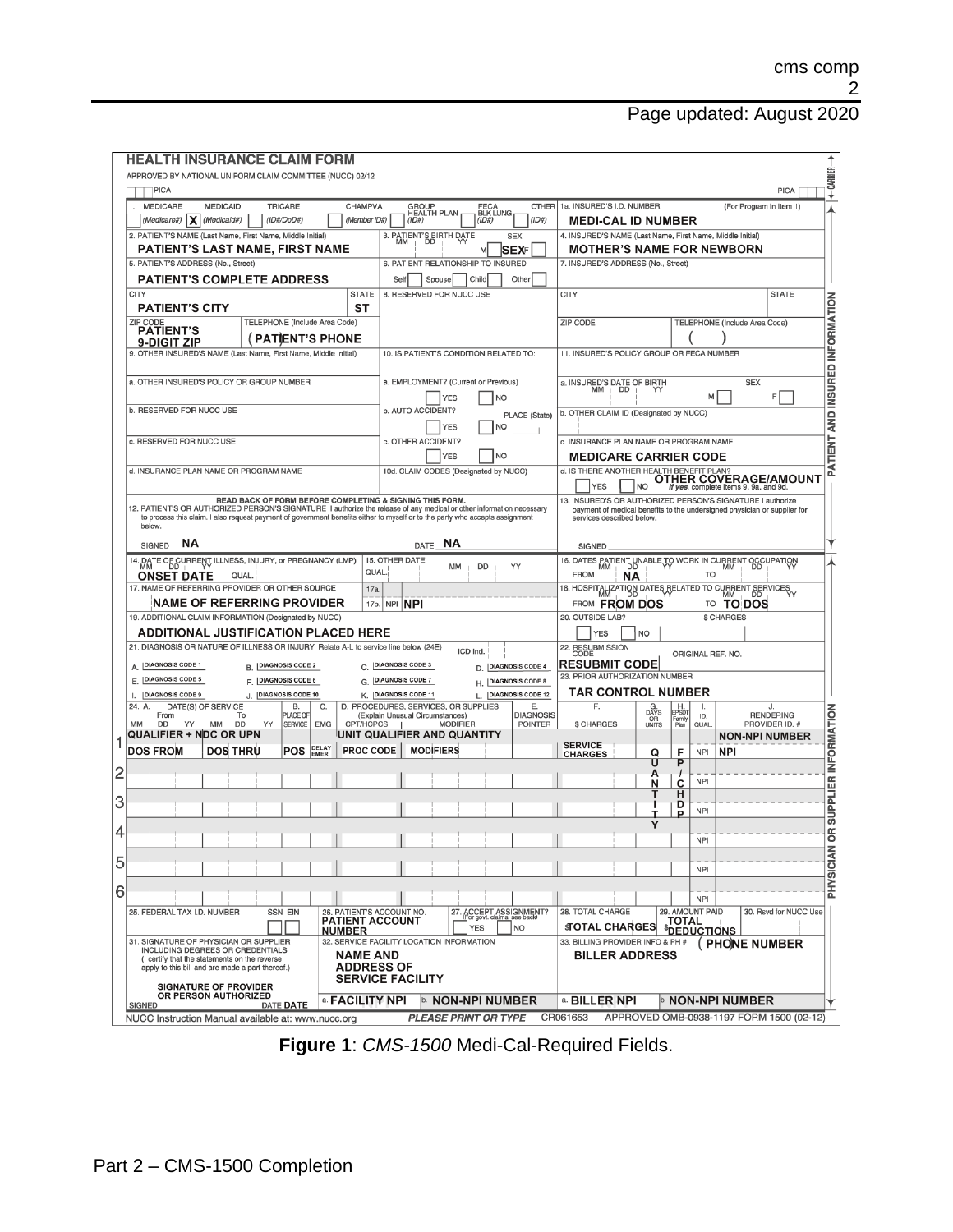# **Explanation of Form Items**

The following item numbers and descriptions correspond to the sample *CMS-1500* on the previous page and are unique to Medi-Cal. All items must be completed unless otherwise noted in these instructions.

**Note**: Items described as "Not required by Medi-Cal" (NA) may be completed for other payers but are not recognized by the Medi-Cal claims processing system.

**Undesignated White Space**. Do not type in the top one inch of the *CMS-1500* claim form, because this area is reserved for fiscal intermediary use.

| <b>Item</b> | <b>Description</b>                                                                                                                                                                                                                                                          |
|-------------|-----------------------------------------------------------------------------------------------------------------------------------------------------------------------------------------------------------------------------------------------------------------------------|
|             | Medicaid/Medicare/Other ID. If the claim is a Medi-Cal claim, enter an "X"<br>in the Medicaid box. If submitting a Medicare/Medi-Cal crossover claim, use<br>a copy of the original CMS-1500 billed to Medicare and enter an "X" in both<br>the Medicaid and Medicare boxes |
|             | <b>Note:</b> For more information about crossover claims, refer to the<br>Medicare/Medi-Cal Crossover Claims: CMS-1500 section in the<br>appropriate Part 2 manual                                                                                                          |
| 1a          | Insured's ID Number. Enter the recipient identification number as it appears<br>on the plastic Benefits Identification Card (BIC) or paper Medi-Cal ID card.                                                                                                                |

#### [‹‹](#page-20-0)**Explanation of Form Items Table**[››](#page-20-1)

#### **Newborn Infant**

When submitting a claim for a newborn infant for the month of birth or the following month, enter the mother's ID number in this field. (For more information, see Item 2 on a following page).

| <b>Item</b> | <b>Description</b>                                                              |
|-------------|---------------------------------------------------------------------------------|
|             | <b>Patient's Name</b> . Enter the recipient's last name, first name, and middle |
|             | initial (if known). Avoid nicknames or aliases.                                 |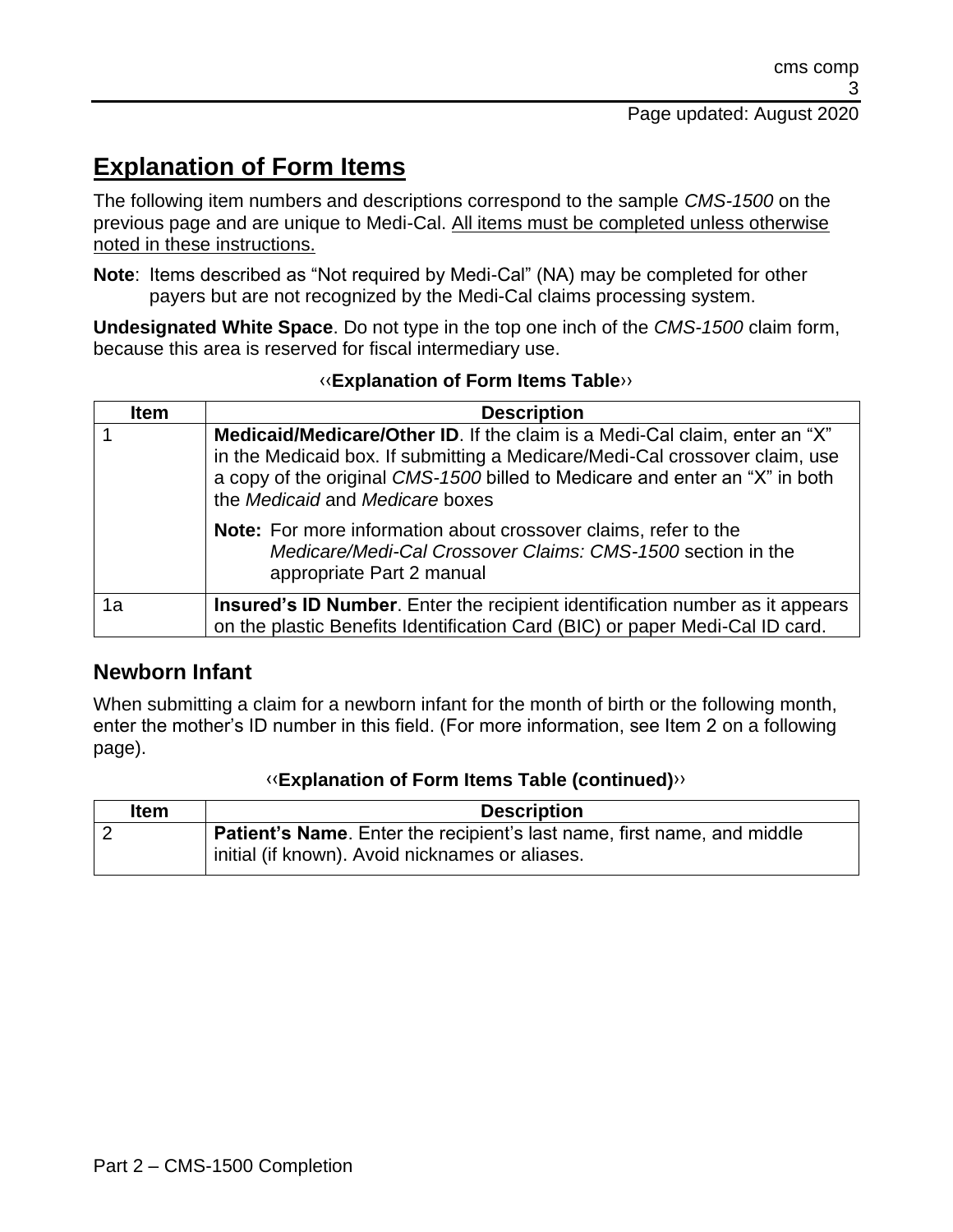| <b>Item</b>    | <b>Description</b>                                                                                                                                                                                                                                                                                                                                                                                                                                                                                                                                                                                                                                                                                                                                                                                            |
|----------------|---------------------------------------------------------------------------------------------------------------------------------------------------------------------------------------------------------------------------------------------------------------------------------------------------------------------------------------------------------------------------------------------------------------------------------------------------------------------------------------------------------------------------------------------------------------------------------------------------------------------------------------------------------------------------------------------------------------------------------------------------------------------------------------------------------------|
| $\overline{2}$ | When submitting a claim for a newborn infant using the mother's ID number,<br>enter the infant's name in Box 2. If the infant has not yet been named, write<br>the mother's last name followed by "Baby Boy" or "Baby Girl" (example:<br>Jones Baby Girl). If billing for newborn infants from a multiple birth, each<br>newborn also must be designated by a number or letter (example: Jones<br>Baby Girl Twin A). Providers may also wish to use the Patient's Account No.<br>field (Box 26) to enter Twin A (or B). This is not a required field, and only for<br>provider convenience. This field is repeated in all payment information (such<br>as the Remittance Advice Details [RAD]), so when payment is received, the<br>provider knows which claim was processed. The field allows 10 characters. |
|                | Enter the infant's sex and date of birth in Box 3 and check the Child box in<br>Box 6 (Patient's Relationship to Insured). Enter the mother's name in Box 4<br>(Insured's Name).                                                                                                                                                                                                                                                                                                                                                                                                                                                                                                                                                                                                                              |
|                | Services rendered to an infant may be billed with the mother's ID for the<br>month of birth and the following month only. After this time, the infant must<br>have his or her own Medi-Cal ID number. To facilitate reimbursement for<br>infants (including twins) using the mother's ID number, enter Newborn Infant<br>Using Mothers ID in the Additional Claim Information (Box 19) or Newborn<br>Infant Using Mother's ID (Twin A) or (Twin B).                                                                                                                                                                                                                                                                                                                                                           |
| 3              | <b>Patient's Birth Date/Sex.</b> Enter the recipient's date of birth in six-digit<br>MMDDYY (Month, Day, Year) format (for example, September 1, 1963 =<br>090163). If the recipient's full date of birth is not available, enter the year<br>preceded by 0101. (For newborns, see Item 2).                                                                                                                                                                                                                                                                                                                                                                                                                                                                                                                   |
|                | If the recipient is 100 years or older, enter the recipient's age and the full<br>four-digit year of birth in the Additional Claim Information field (Box 19).                                                                                                                                                                                                                                                                                                                                                                                                                                                                                                                                                                                                                                                |
|                | "> Enter an "X" in the "M" or "F" box. (For newborns, see Item 2.)                                                                                                                                                                                                                                                                                                                                                                                                                                                                                                                                                                                                                                                                                                                                            |
| $\overline{4}$ | Insured's Name. Not required by Medi-Cal, except when billing for an infant<br>using the mother's ID. Enter the mother's name in this field when billing for<br>the infant.                                                                                                                                                                                                                                                                                                                                                                                                                                                                                                                                                                                                                                   |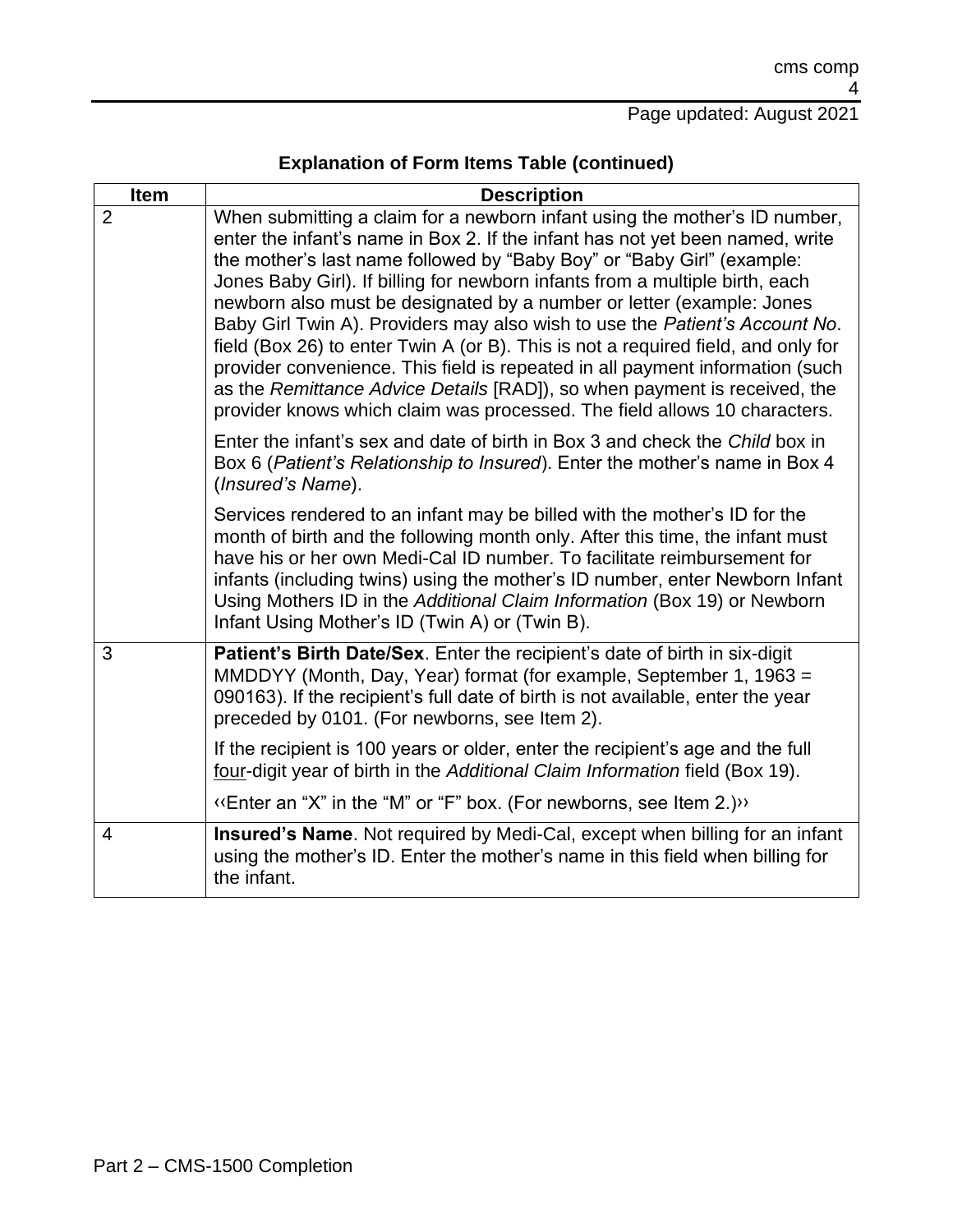| <b>Item</b>     | <b>Description</b>                                                                                                                                                                                                                                                                                                                                                                                                                                                                                                     |
|-----------------|------------------------------------------------------------------------------------------------------------------------------------------------------------------------------------------------------------------------------------------------------------------------------------------------------------------------------------------------------------------------------------------------------------------------------------------------------------------------------------------------------------------------|
| 5               | Patient's Address/Telephone. Enter recipient's complete address and<br>telephone number.                                                                                                                                                                                                                                                                                                                                                                                                                               |
| 6               | Patient Relationship to Insured. Not required by Medi-Cal. This field may<br>be used when billing for an infant using the mother's ID by checking the<br>Child box.                                                                                                                                                                                                                                                                                                                                                    |
| $\overline{7}$  | Insured's Address. Not required by Medi-Cal.                                                                                                                                                                                                                                                                                                                                                                                                                                                                           |
| 8               | Reserved for NUCC Use. Not required by Medi-Cal.                                                                                                                                                                                                                                                                                                                                                                                                                                                                       |
| 9               | Other Insured's Name Not required by Medi-Cal.                                                                                                                                                                                                                                                                                                                                                                                                                                                                         |
| 9a              | Other Insured's Policy or Group Number. Not required by Medi-Cal.                                                                                                                                                                                                                                                                                                                                                                                                                                                      |
| 9 <sub>b</sub>  | Reserved for NUCC Use. Not required by Medi-Cal.                                                                                                                                                                                                                                                                                                                                                                                                                                                                       |
| 9c              | Reserved for NUCC Use. Not required by Medi-Cal.                                                                                                                                                                                                                                                                                                                                                                                                                                                                       |
| 9d              | Insurance Plan Name or Program Name. Not required by Medi-Cal.                                                                                                                                                                                                                                                                                                                                                                                                                                                         |
| 10 <sup>1</sup> | <b>Is Patient Condition Related To:</b>                                                                                                                                                                                                                                                                                                                                                                                                                                                                                |
| 10a             | <b>Employment.</b> Complete this field if services were related to an accident or<br>injury. Enter an "X" in the Yes box if accident/injury is employment related.<br>Enter an "X" in the No box if accident/injury is not employment related. If<br>either box is checked, the date of the accident must be entered in the Date of<br>Current Illness, Injury or Pregnancy field (Box 14).                                                                                                                            |
| 10 <sub>b</sub> | Auto Accident/Place. Not required by Medi-Cal.                                                                                                                                                                                                                                                                                                                                                                                                                                                                         |
| 10 <sub>c</sub> | Other Accident. Not required by Medi-Cal.                                                                                                                                                                                                                                                                                                                                                                                                                                                                              |
| 10d             | «Claim Codes (Designated by NUCC). Enter the amount of recipient's<br>Share of Cost (SOC) for the procedure, service or supply. Do not enter a<br>decimal point (.) or dollar sign (\$). Enter full dollar amount and cents even if<br>the amount is even (for example, if billing for \$100, enter 10000 not 100). For<br>more information about SOC, refer to the Share of Cost (SOC) section in the<br>Part 1 manual. Also refer to the Share of Cost (SOC): CMS-1500 section in<br>the appropriate Part 2 manual.» |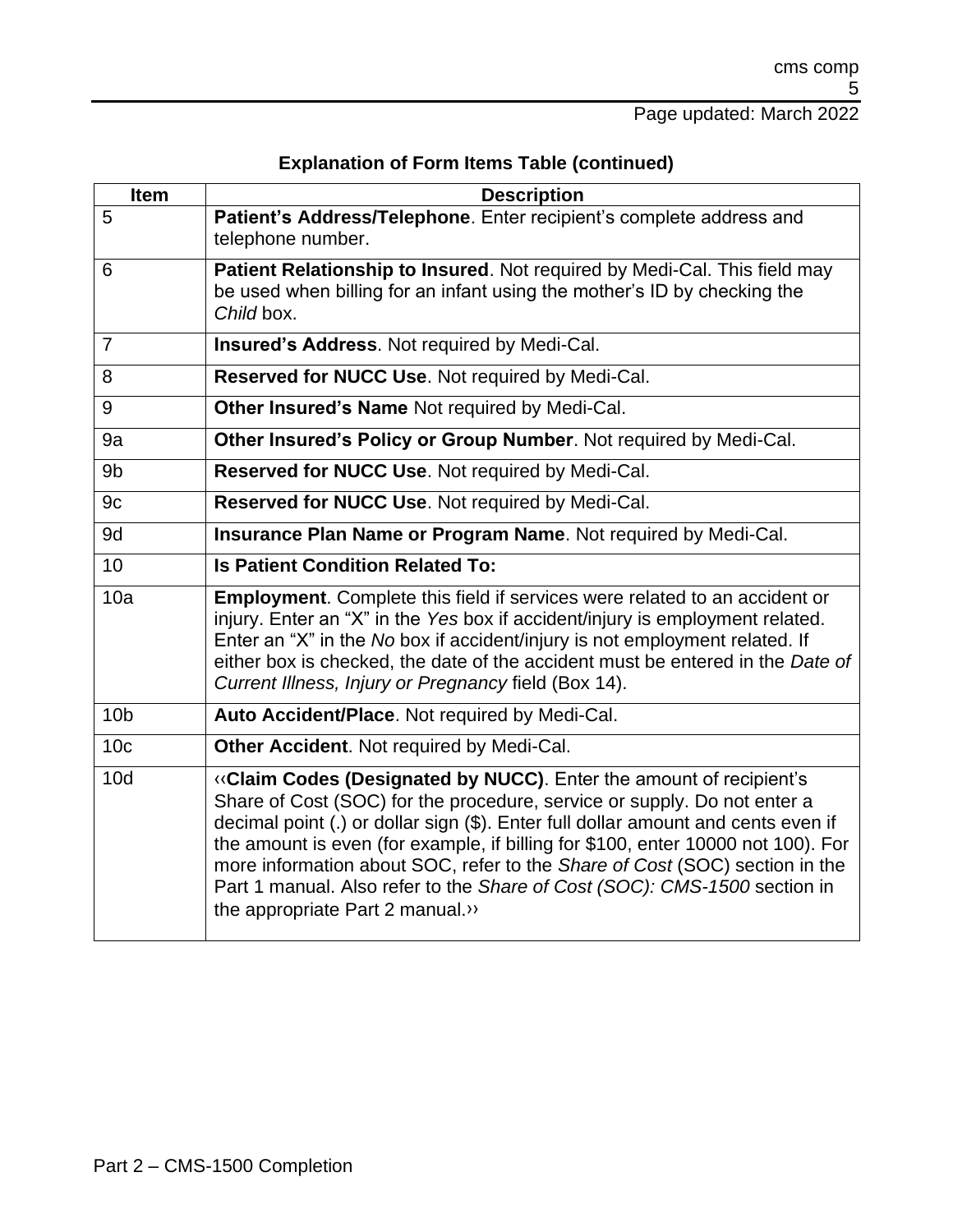| <b>Item</b>     | <b>Description</b>                                                                                                                                                                                                                                                                                                                                                                                      |
|-----------------|---------------------------------------------------------------------------------------------------------------------------------------------------------------------------------------------------------------------------------------------------------------------------------------------------------------------------------------------------------------------------------------------------------|
| 11              | Insured's Policy Group or FECA Number. Not required by Medi-Cal.                                                                                                                                                                                                                                                                                                                                        |
| 11a             | Insured's Date of Birth/Sex. Not required by Medi-Cal.                                                                                                                                                                                                                                                                                                                                                  |
| 11 <sub>b</sub> | Other Claim ID (Designated by NUCC). Not required by Medi-Cal.                                                                                                                                                                                                                                                                                                                                          |
| 11c             | Insurance Plan Name or Program Name. For Medicare/Medi-Cal<br>crossover claims. Enter the Medicare Carrier Code.                                                                                                                                                                                                                                                                                        |
| 11d             | Is There Another Health Benefit Plan. Enter an "X" in the Yes box if<br>recipient has Other Health Coverage (OHC). OHC includes insurance<br>carriers, Prepaid Health Plans (PHPs) and Health Maintenance<br>Organizations (HMOs) who provide any of the recipient's health care needs.<br>Eligibility under Medicare or a Medi-Cal Managed Care Plan (MCP) is not<br>considered Other Health Coverage. |
|                 | Medi-Cal policy requires that, with certain exceptions, providers must bill the<br>recipient's other health insurance coverage prior to billing Medi-Cal. For<br>details about OHC, refer to the Other Health Coverage (OHC) Guidelines for<br>Billing section in the Part 1 manual.                                                                                                                    |
|                 | If the Other Health Coverage has paid, enter the amount in the upper right<br>side of this field as shown in Figure 2 on a following page in this section. Do<br>not enter a decimal point or dollar sign (\$).                                                                                                                                                                                         |
| 12              | Patient's or Authorized Person' Signature. Not required by Medi-Cal.                                                                                                                                                                                                                                                                                                                                    |
| 13              | Insured's or Authorized Person's Signature. Not required. However,<br>providers may note the Eligibility Verification Confirmation (EVC) number in<br>this box.                                                                                                                                                                                                                                         |
| 14              | Date of Current Illness, Injury or Pregnancy (LMP). Enter the date of<br>onset of the recipient's illness, the date of accident/injury or the date of the<br>last menstrual period (LMP). Medi-Cal does not require a qualifier (QUAL) in<br>this field.                                                                                                                                                |
| 15              | Other Date. Not required by Medi-Cal.                                                                                                                                                                                                                                                                                                                                                                   |
| 16              | Dates Patient Unable to Work in Current Occupation Not required by<br>Medi-Cal.                                                                                                                                                                                                                                                                                                                         |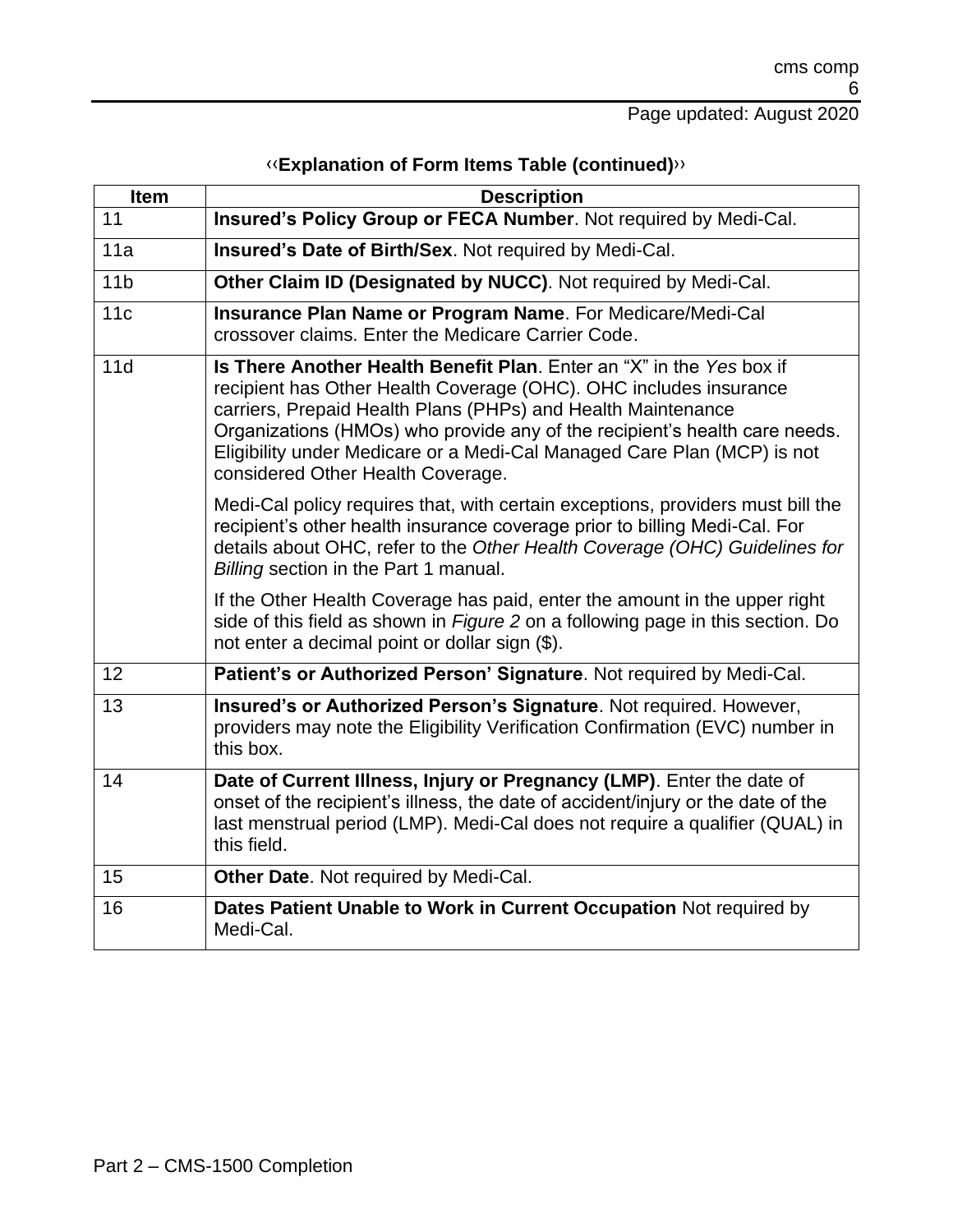| Item            | <b>Description</b>                                                                                                                                                                                                                                                                                                                                   |
|-----------------|------------------------------------------------------------------------------------------------------------------------------------------------------------------------------------------------------------------------------------------------------------------------------------------------------------------------------------------------------|
| 17              | Name of Referring Provider or Other Source. Indent to the right of the<br>dotted line and enter the name of the referring provider in this box. When the<br>referring provider is a non-physician medical practitioner (NMP) working<br>under the supervision of a physician, the name of the non-physician medical<br>practitioner must be entered. |
|                 | <b>Note:</b> Providers billing lab service for residents in a Skilled Nursing Facility<br>(NF) Level A or B are required to enter the NF-A or NF-B as the<br>referring provider.                                                                                                                                                                     |
| 17a             | <b>Unlabeled.</b> Not required by Medi-Cal.                                                                                                                                                                                                                                                                                                          |
| 17 <sub>b</sub> | NPI. Enter the National Provider Identifier (NPI).                                                                                                                                                                                                                                                                                                   |
|                 | Boxes 17 and 17b must be completed by the following providers:                                                                                                                                                                                                                                                                                       |
|                 | • Clinical laboratory (services billed by laboratory)                                                                                                                                                                                                                                                                                                |
|                 | • Durable Medical Equipment (DME) and medical supply                                                                                                                                                                                                                                                                                                 |
|                 | • Hearing aid dispenser                                                                                                                                                                                                                                                                                                                              |
|                 | • Orthotist                                                                                                                                                                                                                                                                                                                                          |
|                 | • Prosthetist                                                                                                                                                                                                                                                                                                                                        |
|                 | • Nurse anesthetist                                                                                                                                                                                                                                                                                                                                  |
|                 | • Occupational therapist                                                                                                                                                                                                                                                                                                                             |
|                 | • Physical therapist                                                                                                                                                                                                                                                                                                                                 |
|                 | • Podiatrist (when services are rendered in a Skilled Nursing Facility [NF<br>Level A or B])                                                                                                                                                                                                                                                         |
|                 | • Portable imaging services                                                                                                                                                                                                                                                                                                                          |
|                 | • Radiologist                                                                                                                                                                                                                                                                                                                                        |
|                 | • Speech pathologist                                                                                                                                                                                                                                                                                                                                 |
|                 | • Audiologist                                                                                                                                                                                                                                                                                                                                        |
|                 | • Pharmacies                                                                                                                                                                                                                                                                                                                                         |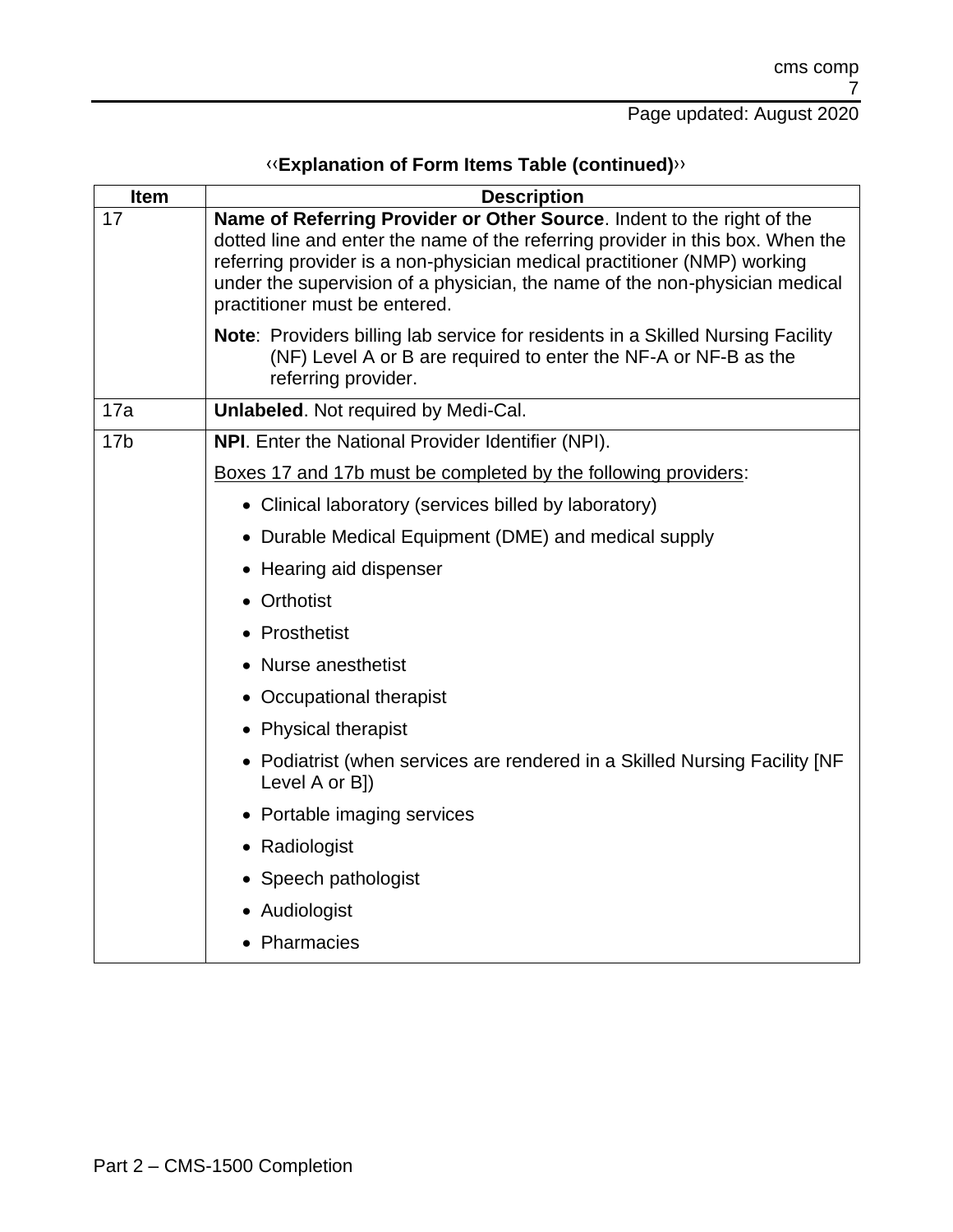| Item            | <b>Description</b>                                                                                                                                                                                                                                                                                                                                                                            |
|-----------------|-----------------------------------------------------------------------------------------------------------------------------------------------------------------------------------------------------------------------------------------------------------------------------------------------------------------------------------------------------------------------------------------------|
| 17 <sub>b</sub> | Boxes 17 and 17b (continued)                                                                                                                                                                                                                                                                                                                                                                  |
| (continued)     | In-State Referring Provider. A Universal Provider Information Number (UPIN)<br>is not allowed.                                                                                                                                                                                                                                                                                                |
|                 | Out-of-State Referring Provider: Claims must include a referring provider<br>number using the referring provider's individual (not group) number. A<br>license number or UPIN is not allowed.                                                                                                                                                                                                 |
|                 | Dental Referring Providers: In-State. Claims must include a referring provider<br>number. Add the prefix "DDS" to the referring provider license number on the<br>claim. A provider number or UPIN is not allowed.                                                                                                                                                                            |
|                 | Dental Referring Providers: Out-of-State. Claims must include a referring<br>provider number. Add the prefix "DEN" to the referring provider license<br>number on the claim. UPINs are not allowed.                                                                                                                                                                                           |
|                 | A non-physician medical practitioner authorized to refer with the physician's<br>provider number should include the number of the supervising physician on<br>the referral. The billing provider also should enter the number of the<br>supervising physician. Claims with a non-physician medical practitioner<br>number will not be reimbursed.                                             |
|                 | When a billing provider receives a denial due to an invalid referring provider<br>number, the referring provider should be contacted to verify the status of the<br>provider number.                                                                                                                                                                                                          |
|                 | A physician's assistant (and other non-physician practitioners authorized to<br>refer with the physician's number) should include the provider number of the<br>supervising physician on the referral. The billing provider should enter the<br>provider number of the supervising physician Claims with a Non-physician<br>Medical Practitioner (NMP) license number will not be reimbursed. |
|                 | Note: Referring providers who would like to participate in the Medi-Cal<br>program may contact the Telephone Service Center (TSC) at<br>1-800-541-5555.                                                                                                                                                                                                                                       |
| 18              | Hospitalizations Dates Related to Current Services. Enter the dates of<br>hospital admission and discharge if the services are related to<br>hospitalization. If the patient has not been discharged, leave the discharge<br>date blank.                                                                                                                                                      |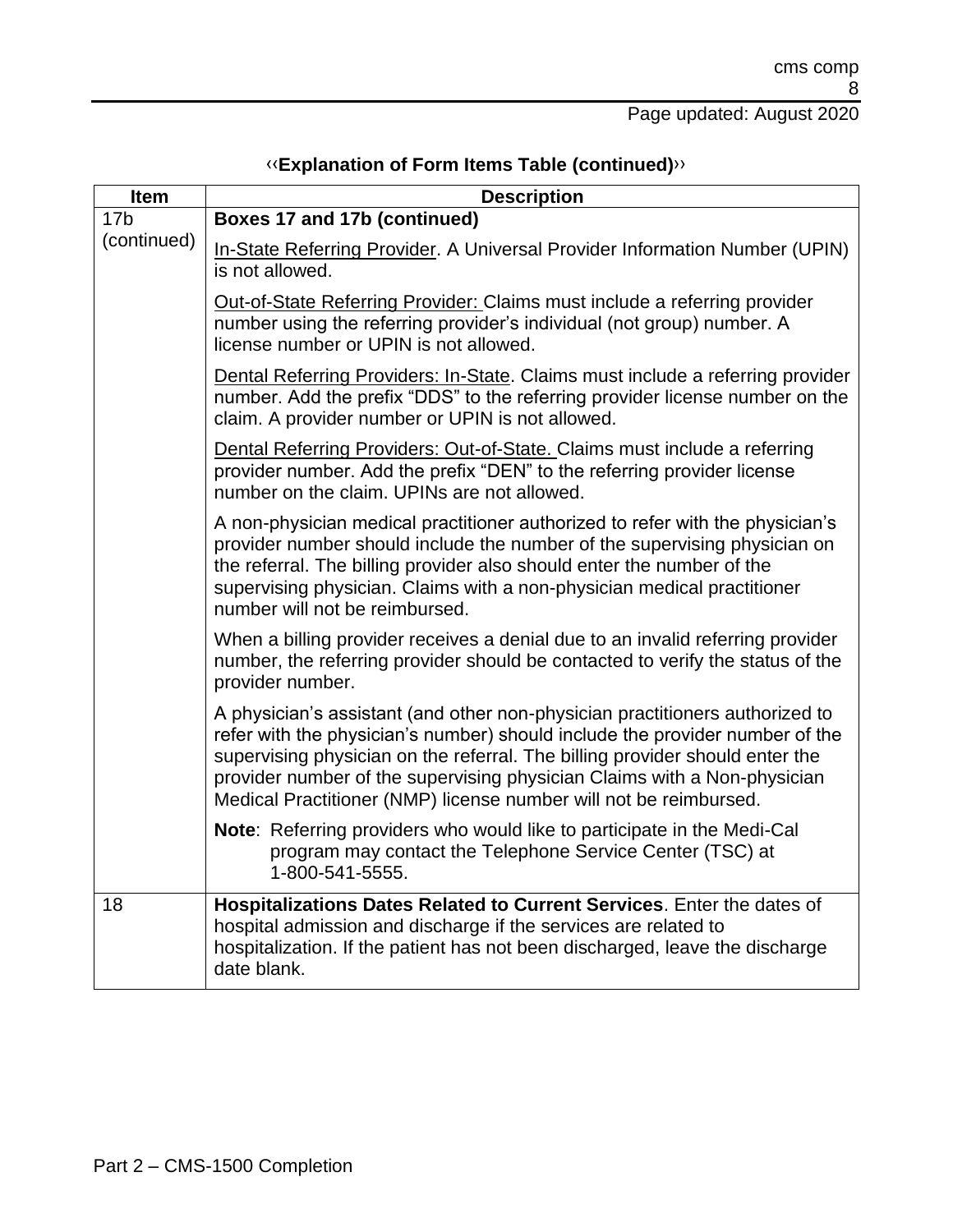#### **Attachments**

| <b>Description</b><br>Additional Claim Information (Designated by NUCC). Use this area for<br>procedures that require additional information or justification. For specific "By                                                                                                                                                                                                                            |
|------------------------------------------------------------------------------------------------------------------------------------------------------------------------------------------------------------------------------------------------------------------------------------------------------------------------------------------------------------------------------------------------------------|
|                                                                                                                                                                                                                                                                                                                                                                                                            |
| Report" attachment requirements, refer to the CMS-1500 Special Billing<br>Instructions section of this manual.                                                                                                                                                                                                                                                                                             |
| Claims for "By Report" codes, complicated procedures (modifier 22), unlisted<br>services and anesthesia time require attachments. This information may also<br>be entered in the Additional Claim Information field (Box 19) if space permits.                                                                                                                                                             |
| $\lq$ Reports are not required for routine procedures. Non-reimbursable CPT <sup>®</sup><br>codes are listed in the TAR and Non-Benefit List: Codes 10000 thru 99999<br>and 0001M thru 0999U sections of the appropriate Part 2 manual.» Refer to<br>"Attachments" in the CMS-1500 Special Billing Instructions section in this<br>manual, the CPT book or in the appropriate policy sections for details. |
| Note: Please do not staple attachments.                                                                                                                                                                                                                                                                                                                                                                    |
| Outside Lab? If this claim includes charges for laboratory work performed<br>by a licensed laboratory, enter an "X." "Outside" laboratory refers to a<br>laboratory not affiliated with the billing provider. State in Box 19 that a<br>specimen was sent to an unaffiliated laboratory. Leave blank if not<br>applicable.                                                                                 |
| <b>Outside Lab Monetary Charges. Not required by Medi-Cal.</b>                                                                                                                                                                                                                                                                                                                                             |
| Diagnosis or Nature of Illness or Injury. Relate A to L to service line<br>below (24E).                                                                                                                                                                                                                                                                                                                    |
| <b>ICD Ind.</b> Enter the appropriate ICD indicator, either a "9" or "0", depending<br>on the date of service for the claim. Claims submitted without a diagnosis<br>code do not require an ICD indicator.                                                                                                                                                                                                 |
|                                                                                                                                                                                                                                                                                                                                                                                                            |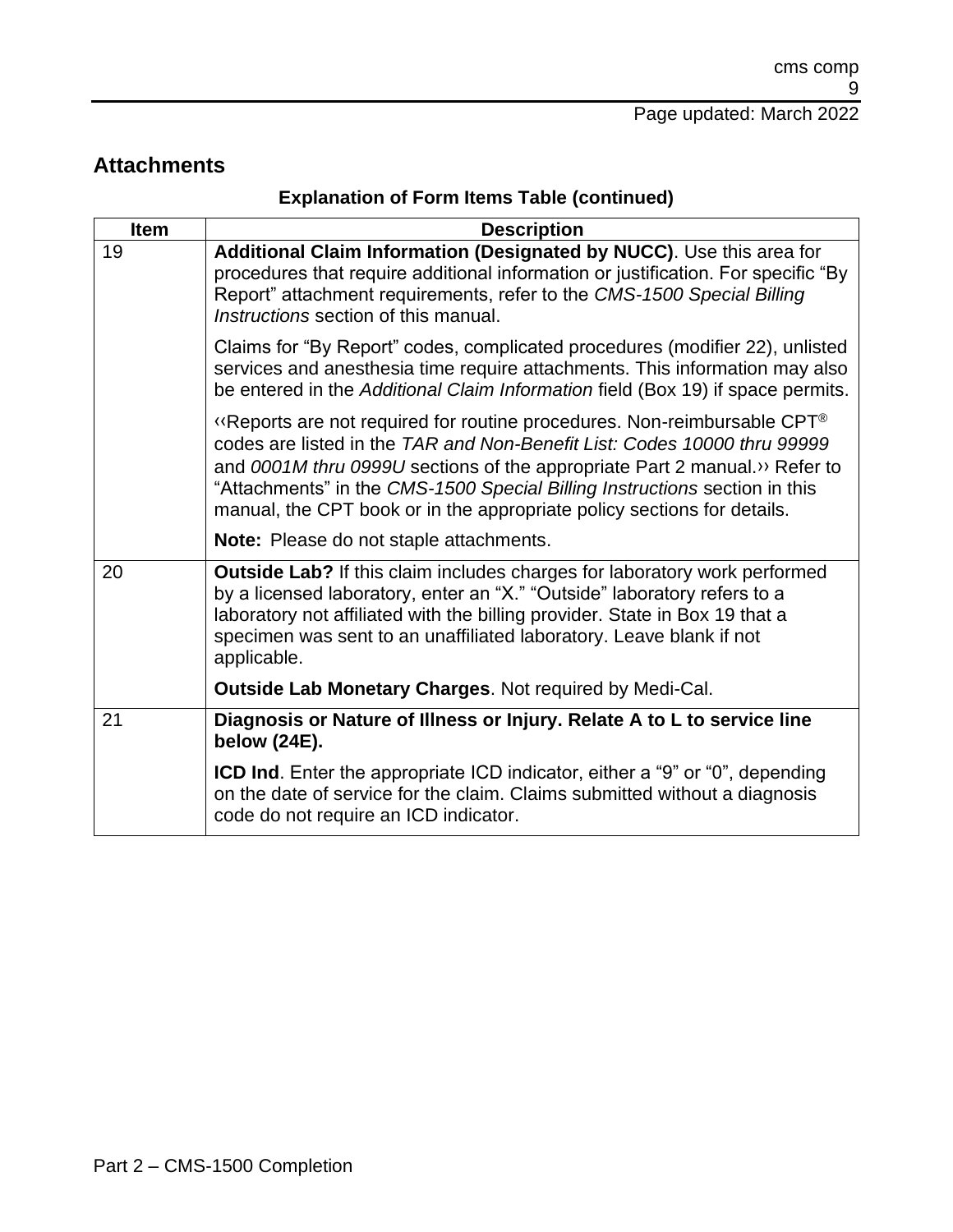| Item | <b>Description</b>                                                                                                                                                                                                      |
|------|-------------------------------------------------------------------------------------------------------------------------------------------------------------------------------------------------------------------------|
| 21A  | Diagnosis or Nature of Illness or Injury Enter all letters and/or numbers of<br>the ICD-10-CM code for the primary diagnosis, including fourth through<br>seventh characters, if present. (Do not enter decimal point). |
|      | The following services are exempt from diagnosis descriptions and codes<br>when they are the only services billed on the claim:                                                                                         |
|      | 1. Anesthesia services                                                                                                                                                                                                  |
|      | 2. Assistant surgeon services                                                                                                                                                                                           |
|      | 3. Medical supplies and materials (includes DME [except incontinence<br>supplies]), hearing aids, orthotic and prosthetic appliances                                                                                    |
|      | 4. Medical transportation                                                                                                                                                                                               |
|      | 5. Pathology services (referenced in the CPT book)                                                                                                                                                                      |
|      | 6. Radiology services (except: CAT scan, nuclear medicine, ultrasound,<br>radiation therapy, and portable imaging services, which require<br>diagnosis codes).                                                          |
| 21B  | Diagnosis or Nature of Illness or Injury. If applicable, enter all letters<br>and/or numbers of the secondary ICD-10-CM code, including fourth through<br>seventh characters, if present. (Do not enter decimal point.) |
|      | <b>Note:</b> Medi-Cal only accepts two diagnosis codes. Codes entered in Boxes<br>21.C thru L will not be used for claims processing.                                                                                   |
|      | Note to Incontinence Supply Providers: Only the following ICD-10-CM<br>codes will be accepted as the secondary diagnosis.                                                                                               |
|      | $\bullet$ F98.0                                                                                                                                                                                                         |
|      | $\bullet$ F98.1                                                                                                                                                                                                         |
|      | • N39.3                                                                                                                                                                                                                 |
|      | • N39.41 thru N39.46                                                                                                                                                                                                    |
|      | • N39.490 thru N39.492                                                                                                                                                                                                  |
|      | • N39.498                                                                                                                                                                                                               |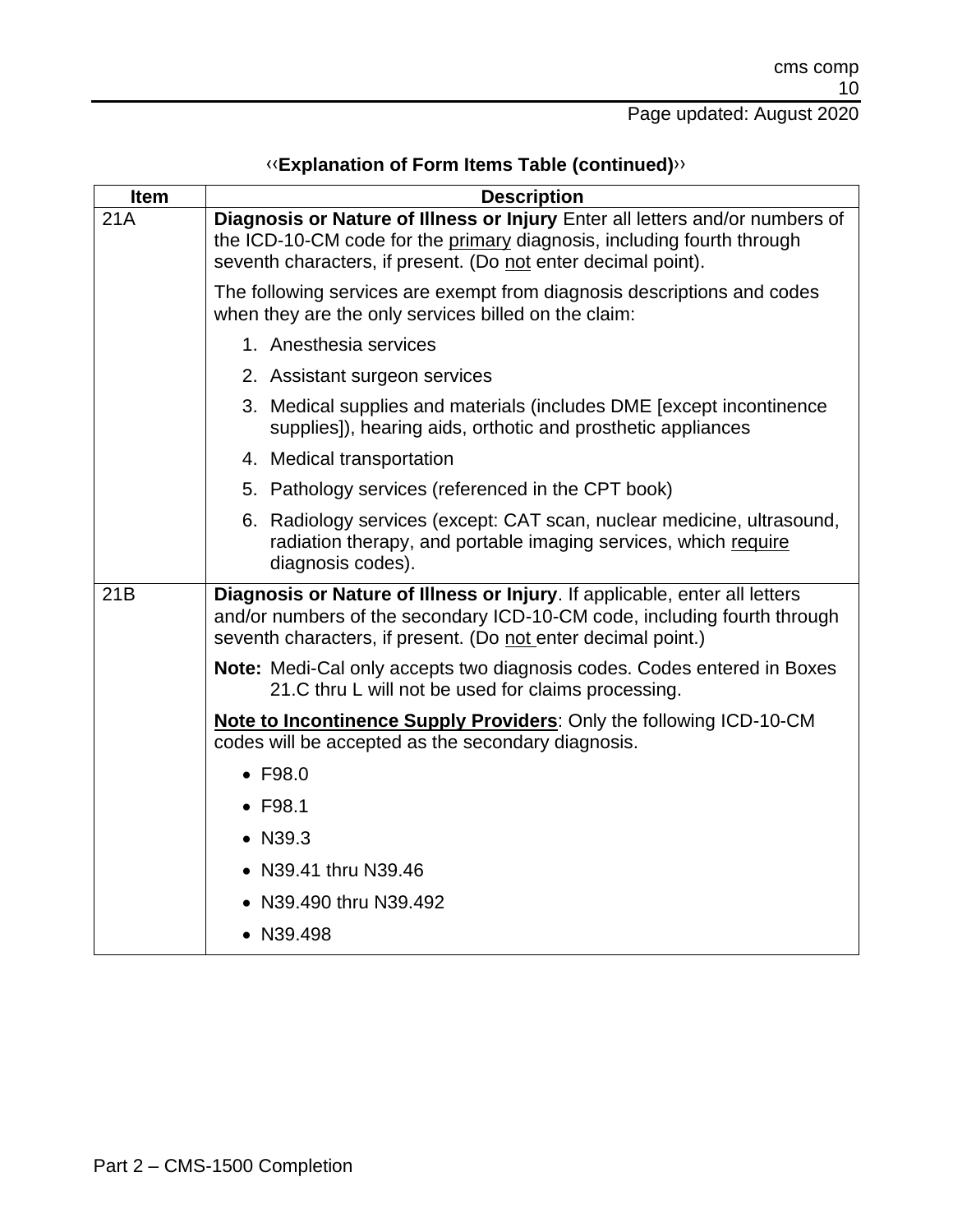| <b>Item</b> | <b>Description</b>                                                                                                                                                                                                             |
|-------------|--------------------------------------------------------------------------------------------------------------------------------------------------------------------------------------------------------------------------------|
| 21 B        | • $R15.2$                                                                                                                                                                                                                      |
| (continued) | • $R15.9$                                                                                                                                                                                                                      |
|             | • $R30.1$                                                                                                                                                                                                                      |
|             | $\bullet$ R32                                                                                                                                                                                                                  |
|             | • $R39.2$                                                                                                                                                                                                                      |
|             | • R39.81 thru R39.9                                                                                                                                                                                                            |
| 21 C thru L | Diagnosis or Nature of Illness or Injury. Not required by Medi-Cal.                                                                                                                                                            |
| 22          | <b>Resubmission Code/Original Reference Number. Medicare status codes</b><br>are required for Charpentier claims. In all other circumstances, these codes<br>are optional. The Medicare status codes are «in the table below». |

#### [‹‹](#page-20-0)**Explanation of Form Items Table (continued)**[››](#page-20-1)

#### [‹‹](#page-20-0)**Table of Medicare Status Codes and Explanations (Item 22)**[››](#page-20-1)

| Code           | <b>Explanation</b>                                             |
|----------------|----------------------------------------------------------------|
| 0              | Under 65, does not have Medicare coverage                      |
| 1 <sup>†</sup> | Benefits exhausted                                             |
| 2 <sub>1</sub> | Utilization committee denial or physician non-certification    |
| 3 <sup>†</sup> | No prior hospital stay                                         |
| 4 <sup>†</sup> | <b>Facility denial</b>                                         |
| 5 <sup>†</sup> | Non-eligible provider                                          |
| 6†             | Non-eligible recipient                                         |
| 7 <sup>†</sup> | Medicare benefits denied or cut short by Medicare intermediary |
| 8†             | Non-covered services                                           |
| 9 <sup>†</sup> | <b>PSRO</b> denial                                             |
| L†             | Medi/Medi Charpentier: Benefit Limitations                     |
| R <sub>†</sub> | Medi/Medi Charpentier: Rates                                   |
| Tt.            | Medi/Medi Charpentier: Both Rates and Benefit Limitations      |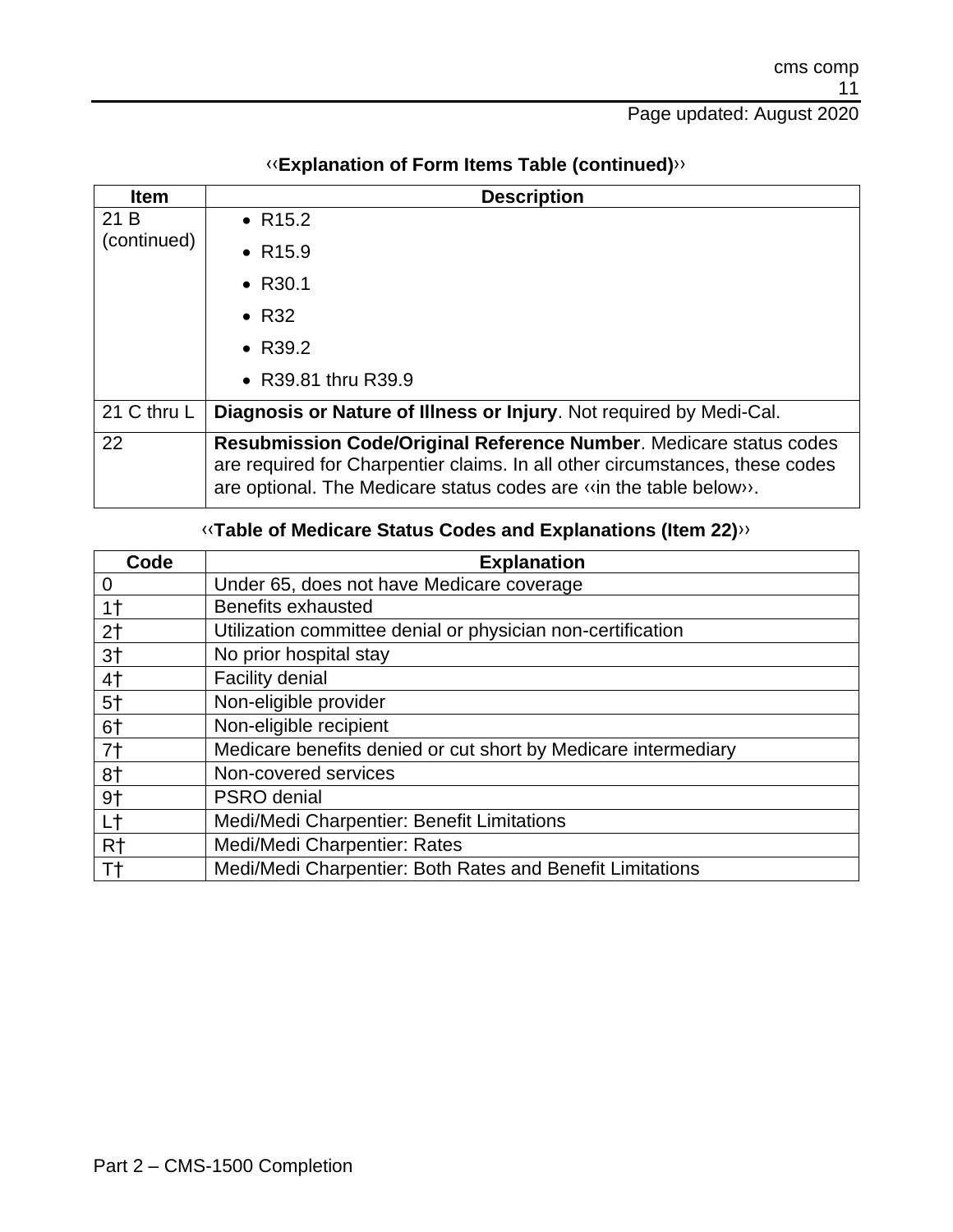| <b>Item</b> | <b>Description</b>                                                                                                                                                                                                                                                                                                                                                                                                                                                                                                                                          |
|-------------|-------------------------------------------------------------------------------------------------------------------------------------------------------------------------------------------------------------------------------------------------------------------------------------------------------------------------------------------------------------------------------------------------------------------------------------------------------------------------------------------------------------------------------------------------------------|
| 23          | Prior Authorization Number. For physician and podiatry services requiring<br>a Treatment Authorization Request (TAR), enter the 11-digit TAR Control<br>Number. It is not necessary to attach a copy of the TAR to the claim.<br>Recipient information on the claim must match the TAR. Multiple claims must<br>be submitted for services that have more than one TAR. Only one TAR<br>Control Number can cover the services billed on any one claim. Refer to the<br>CMS-1500 Special Billing Instructions section in this manual for more<br>information. |
|             | <b>«Note:</b> TAR and non-TAR procedures should not be combined on the same<br>claim.»                                                                                                                                                                                                                                                                                                                                                                                                                                                                      |
| 24.1        | Claim Line. Information for completing a claim line follows in Items<br>24A thru 24J. Refer to the CMS-1500 Special Billing Instructions section in<br>this manual for more information.                                                                                                                                                                                                                                                                                                                                                                    |
|             | Note: Do not enter data in the shaded area except as noted for<br>Boxes 24A, C and D                                                                                                                                                                                                                                                                                                                                                                                                                                                                        |
| 24A         | Date (S) of Service. In the unshaded area, enter the date the service was<br>rendered in the "From" and "To" boxes in the six-digit, MMDDYY (Month,<br>Day, Year) format; for example, April 2, 2013 written as 040213. Refer to the<br>CMS-1500 Special Billing Instructions section in this manual for more<br>information.                                                                                                                                                                                                                               |
|             | National Drug Code (NDC) for Physician-Administered Drugs: In the<br>shaded area, enter the product ID qualifier N4 followed by the 11-digit NDC<br>(no spaces or hyphens). Refer to the Physician-Administered<br>Drugs - NDC: CMS-1500 Billing Instructions section in this manual for more<br>information.                                                                                                                                                                                                                                               |
|             | Universal Product Number (UPN) for contracted disposable<br>incontinence and medical supplies: In the shaded area, enter the<br>appropriate UPN qualifier followed by the UPN.                                                                                                                                                                                                                                                                                                                                                                              |
|             | The following is a list of UPN qualifiers. Claims for contracted disposable<br>incontinence and medical supplies require the UPN qualifiers as published in<br>the appropriate Part 2 manual.                                                                                                                                                                                                                                                                                                                                                               |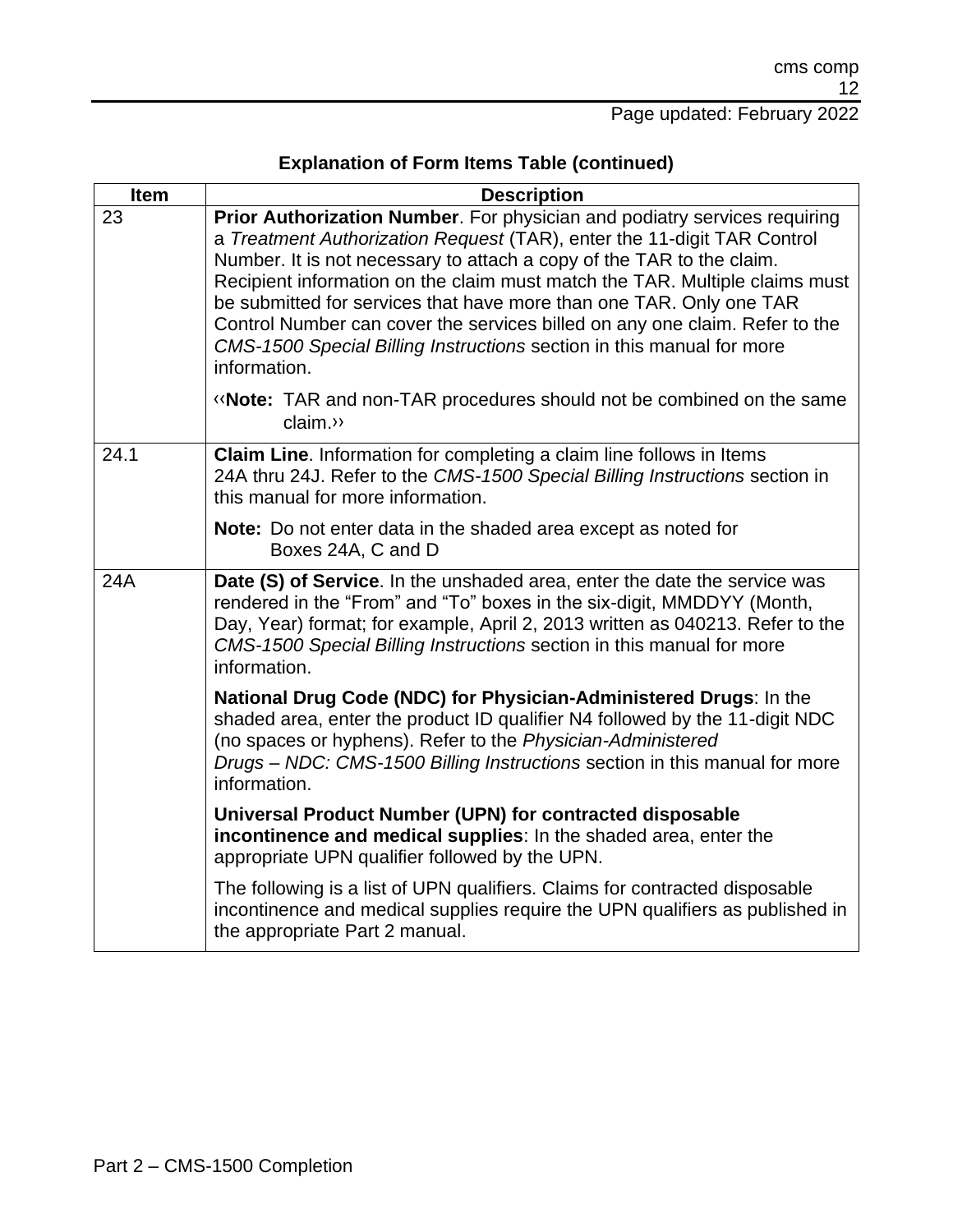#### Page updated: April 2021

| Qualifier       | <b>Description</b>                   | <b>Number of Characters</b> |
|-----------------|--------------------------------------|-----------------------------|
| HI              | Health Care Industry Bar Code (HIBC) | $6 - 18$                    |
| EO              | <b>GTIN EAN/UCC</b>                  |                             |
| $\overline{UP}$ | Consumer Package Code U.P.C          | 12                          |
| <b>EN</b>       | European Article Number (EAN)        | 13                          |
| UK              | U.P.C./EAN Shipping Container Code   | 14                          |
| ON              | <b>Customer Order Number</b>         | $1 - 19$                    |

#### **Table of UPN Qualifiers and Descriptions (Item 24A)**

#### **Explanation of Form Items Table (continued)**

| <b>Item</b> | <b>Description</b>                                                               |
|-------------|----------------------------------------------------------------------------------|
| 24B         | <b>Place of Service.</b> Enter one code from the list below indicating where the |
|             | service was rendered:                                                            |

#### **Table of Place of Service Codes (Item 24B)**

| Code       | <b>Place of Service</b>                                           |
|------------|-------------------------------------------------------------------|
| 01         | Pharmacy                                                          |
| <b>«02</b> | Services provided or received through a telecommunication system» |
| 03         | School                                                            |
| 04         | <b>Homeless Shelter</b>                                           |
| 05         | Indian Health Service Free-Standing Facility                      |
| 06         | Indian Health Service Provider-Based Facility                     |
| 07         | <b>Tribal 638 Free-Standing Facility</b>                          |
| 08         | Tribal 638 Provider-Based Facility                                |
| 11         | Office                                                            |
| 12         | Home                                                              |
| 13         | <b>Assisted Living Facility</b>                                   |
| 14         | <b>Group Home</b>                                                 |
| 15         | Mobile Unit                                                       |
| 16         | <b>Temporary Lodging</b>                                          |
| 20         | <b>Urgent Care Facility</b>                                       |
| 21         | <b>Inpatient Hospital</b>                                         |
| 22         | <b>Outpatient Hospital</b>                                        |
| 23         | <b>Emergency Room (Hospital)</b>                                  |
| 24         | <b>Ambulatory Surgery Clinic</b>                                  |
| 25         | <b>Birthing Center</b>                                            |
| 26         | <b>Military Treatment Facility</b>                                |
| 31         | <b>Skilled Nursing Facility (SNF)</b>                             |
| 32         | <b>Nursing Facility (NF)</b>                                      |
| 33         | <b>Custodial Care Facility</b>                                    |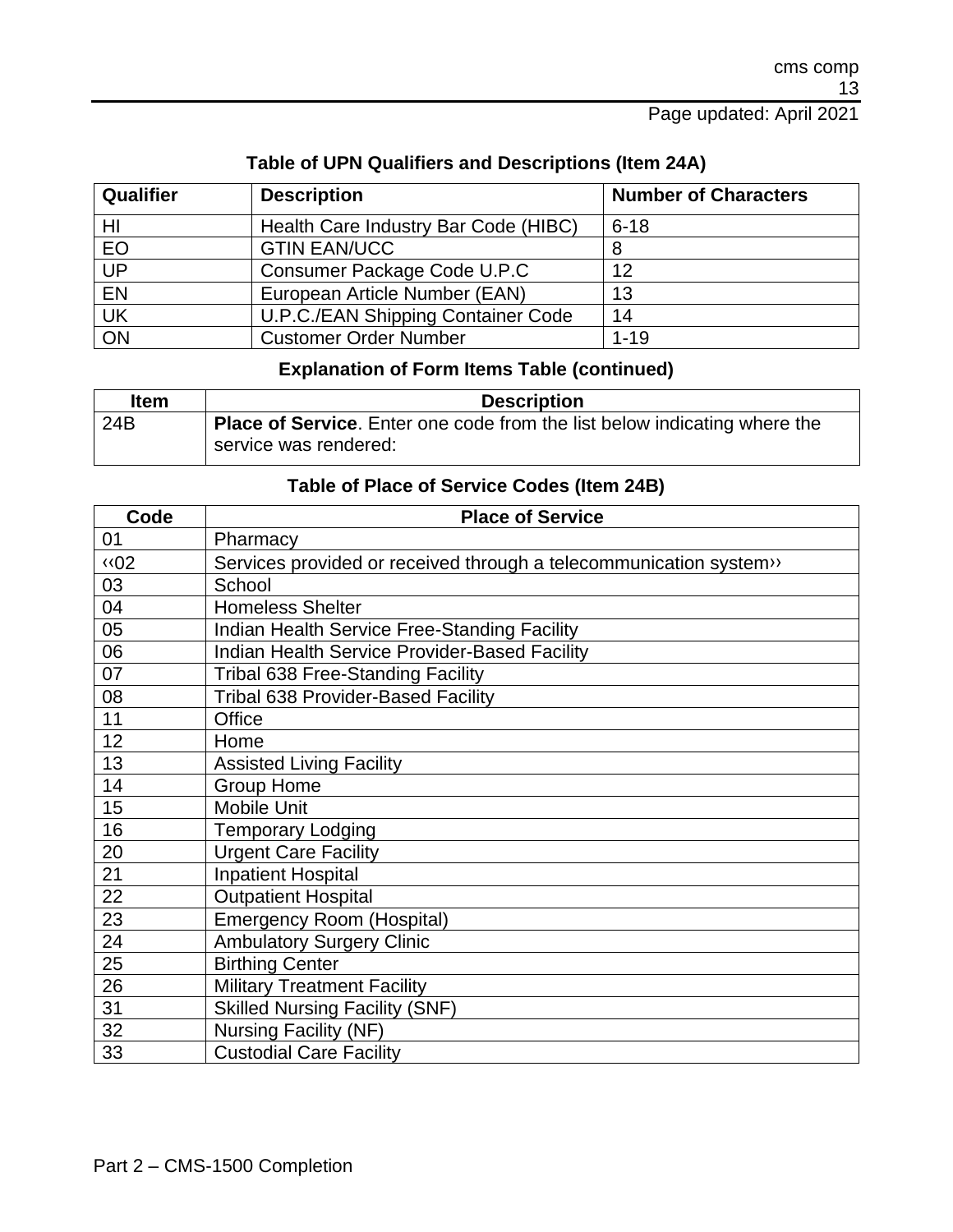| Code | <b>Place of Service</b>                                 |
|------|---------------------------------------------------------|
| 34   | Hospice                                                 |
| 41   | Ambulance (Land)                                        |
| 42   | Ambulance (Air or Water)                                |
| 49   | <b>Independent Clinic</b>                               |
| 50   | <b>Federally Qualified Health Center</b>                |
| 51   | <b>Inpatient Psychiatric Facility</b>                   |
| 52   | Psychiatric Facility - Partial Hospitalization          |
| 53   | <b>Community Mental Health Center</b>                   |
| 54   | Intermediate Care Facility - Mentally Retarded          |
| 55   | <b>Residential Substance Abuse Treatment Facility</b>   |
| 56   | <b>Psychiatric Residential Treatment Center</b>         |
| 57   | Non-Residential Substance Abuse Treatment               |
| 60   | <b>Mass Immunization Center</b>                         |
| 61   | <b>Comprehensive Inpatient Rehabilitation Facility</b>  |
| 62   | <b>Comprehensive Outpatient Rehabilitation Facility</b> |
| 65   | <b>End Stage Renal Disease Treatment Facility</b>       |
| 71   | <b>State or Local Public Health Clinic</b>              |
| 72   | <b>Rural Health Clinic</b>                              |
| 81   | <b>Independent Laboratory</b>                           |
| 99   | Other                                                   |

#### [‹‹](#page-20-0)**Table of Place of Service Codes (Item 24B) (continued)**[››](#page-20-1)

**Note:** If subacute care, specify the appropriate Place of Service and use modifier U2.

| <b>Item</b> | <b>Description</b>                                                                                                                                                                                                                                                                                                                                                                                                                                                                                                                                                   |
|-------------|----------------------------------------------------------------------------------------------------------------------------------------------------------------------------------------------------------------------------------------------------------------------------------------------------------------------------------------------------------------------------------------------------------------------------------------------------------------------------------------------------------------------------------------------------------------------|
| 24C         | <b>EMG.</b> Emergency or delay reason codes.                                                                                                                                                                                                                                                                                                                                                                                                                                                                                                                         |
|             | Delay Reason Code: If there is no emergency indicator in Box 24C, and<br>only a delay reason code is placed in this box, enter it in the unshaded,<br>bottom portion of the box. If there is an emergency indicator, enter the delay<br>reason in the top shaded portion of this box. Include the required<br>documentation. Only one delay reason code is allowed per claim. If more<br>than one is present, the first occurrence will be applied to the entire claim.<br>(Refer to the CMS-1500 Submission and Timeliness Instructions section in<br>this manual). |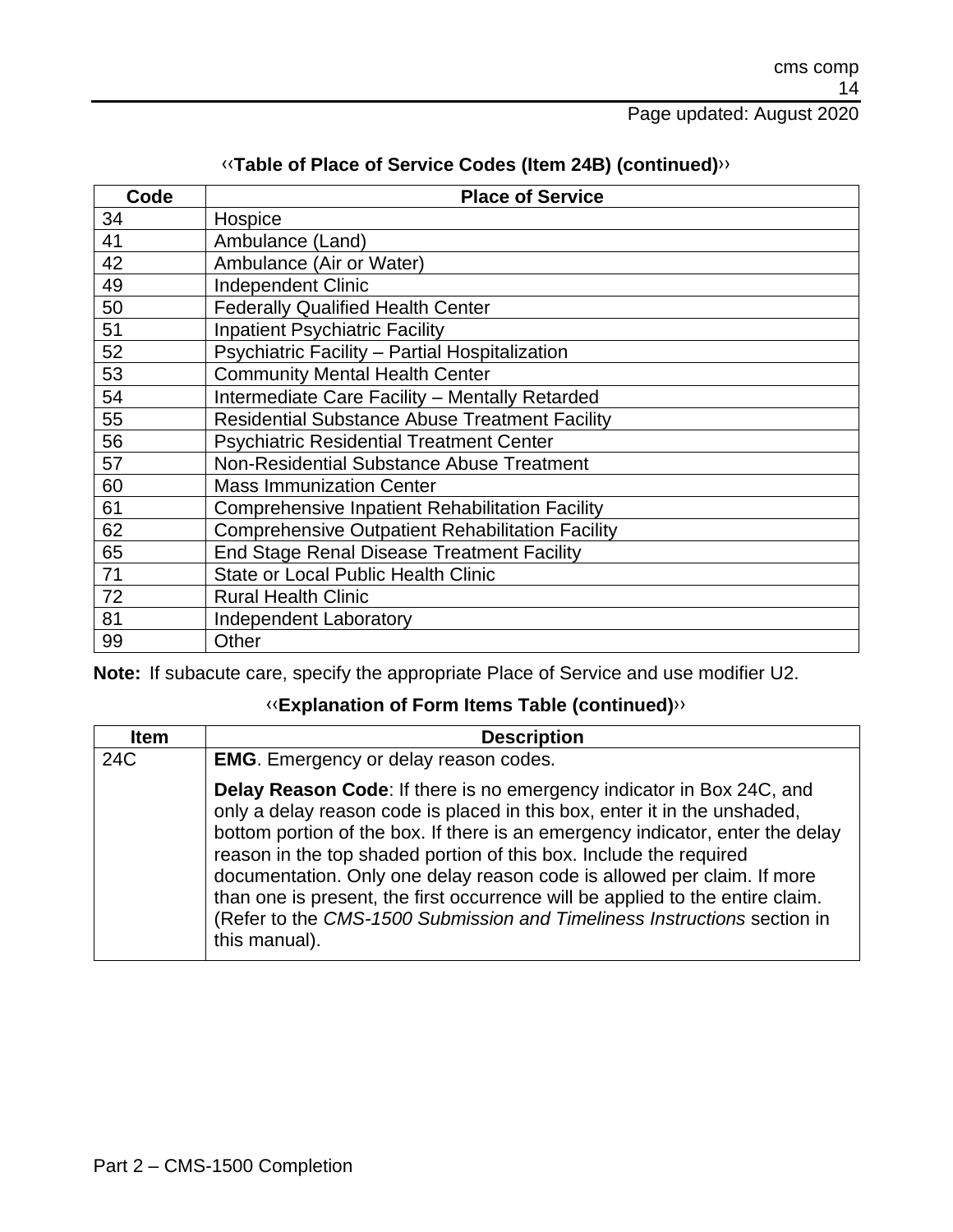| <b>Description</b>                                                                                                                                                                                                                                                                                                                                                                                                                                                                                                                                                                                                                                                                                                                                                                                                                                                                                                                           |
|----------------------------------------------------------------------------------------------------------------------------------------------------------------------------------------------------------------------------------------------------------------------------------------------------------------------------------------------------------------------------------------------------------------------------------------------------------------------------------------------------------------------------------------------------------------------------------------------------------------------------------------------------------------------------------------------------------------------------------------------------------------------------------------------------------------------------------------------------------------------------------------------------------------------------------------------|
| Emergency Code: Enter an "X" when billing for emergency services, or the<br>claim may be reduced or denied. Only one emergency indicator is allowed<br>per claim, and must be placed in the unshaded, bottom portion of Box 24C.<br>An Emergency Certification Statement is required for all OBRA/IRCA<br>recipients, and any service rendered under emergency conditions that would<br>otherwise have required authorization, such as, emergency services by<br>allergists, podiatrists, medical transportation providers, portable imaging<br>providers, psychiatrists and out-of-state providers. These statements must<br>be signed and dated by the provider and must be supported by a physician,<br>podiatrist, dentist or pharmacist's statement, describing the nature of the<br>emergency, including relevant clinical information about the patient's<br>condition. A mere statement that an emergency existed is not sufficient. |
| Procedures, Services or Supplies/Modifier. Enter the applicable<br>procedure code (HCPCS or CPT) and modifier(s). Note that the descriptor<br>for the code must match the procedure performed and that the modifier(s)<br>must be billed appropriately. «Medi-Cal accepts up to four modifiers for a<br>procedure on a single claim line. Enter modifiers in the boxes provided.»<br>Note: Providers billing for physician-administered drugs subject to the<br>federally established 340B Drug Pricing Program must include the<br>modifier UD in the modifier area of Box 24D. Section 340B drugs may<br>be billed on the same claim as non-340B drugs.                                                                                                                                                                                                                                                                                    |
|                                                                                                                                                                                                                                                                                                                                                                                                                                                                                                                                                                                                                                                                                                                                                                                                                                                                                                                                              |

### **Unit of Measure Qualifier/ Numeric Quantity**

Claims for physician-administered drugs and contracted incontinence or disposable medical supplies may include a two-character unit of measure qualifier (F2 [International Unit], GR [gram], ML [milliliter] or UN [unit]) followed by a numeric quantity.

**Note:** Unit of measure and numeric quantity are optional. Absence of these two elements will not result in claim denial.

On the *CMS-1500* claim, the unit of measure qualifier and numeric quantity combined are 12 characters long. The qualifier is the first two characters and the quantity is 10 digits as follows: Digits 1-7 are the whole number portion of the quantity. Digits 8-10 are the decimal portion and must be entered whether or not there is a decimal portion to be reported. (Decimal example: For a quantity of 124.54 milliliters enter ML0000124540.)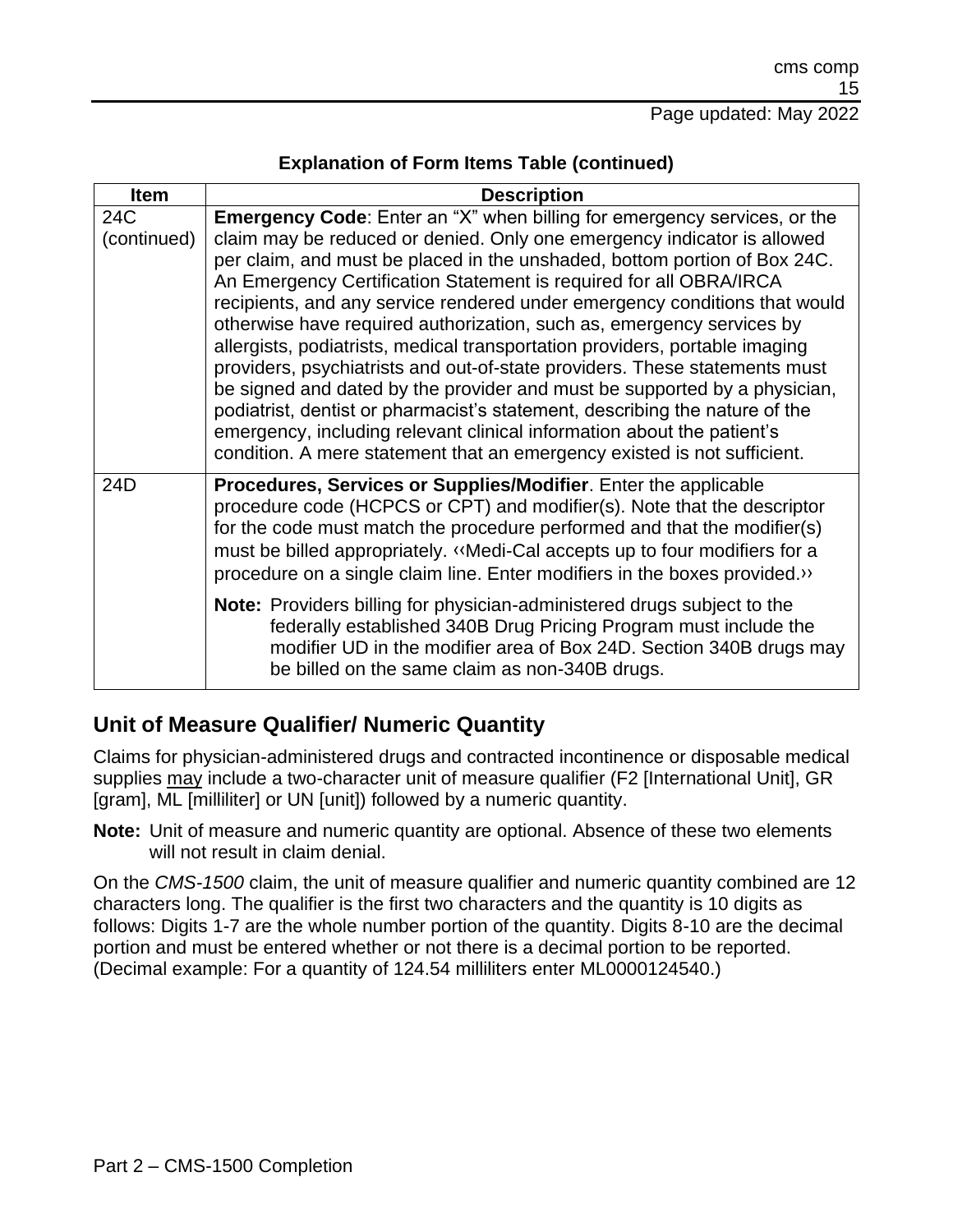Products billed as "each," "inches" or "yards" with a unit of measure that is a whole number (no decimal portion) are billed as follows:

"The unit of measure qualifier/numeric quantity number is entered on the claim in 12-character format with the first two characters being "UN" and the last three "000." For example, one "ea" item would be entered on the claim as UN0000001000, 16 "yd" (per yard) items as UN0000016000, and 240 "inch" (per inch) items as UN0000240000."

See the following "Physician-Administered Drugs" and "Incontinence and Disposable Medical Supplies" entries for more information.

#### **Physician-Administered Drugs**

If the item being billed is a physician-administered drug, enter in the shaded area above the procedure code the two-character unit of measure qualifier directly followed by the numeric quantity administered to the patient. Refer to the *Physician-Administered Drugs – NDC: CMS-1500 Billing Instructions* section in this manual for more information.

**Note:** Unit of measure and numeric quantity are optional. Absence of these two elements will not result in claim denial.

#### **Incontinence and Disposable Medical Supplies**

If the item being billed is an incontinence or disposable medical supply, enter the product's HCPCS Level II code. (For codes see the *Incontinence Products* or *Medical Supply Products* sections of the *Part 2 Durable Medical Equipment [DME] and Medical Supplies or Pharmacy* manual). Enter the two-character unit of measure qualifier directly followed by the numeric quantity in the shaded area above the procedure code.

**Note:** Unit of measure and numeric quantity are optional. Absence of these two elements will not result in claim denial.

#### **Medicare/Medi-Cal Recipients**

Medicare non-covered services codes are listed in the Medicare non-covered services codes sections in this manual. Only those services listed in the Medicare non-covered sections may be billed directly to Medi-Cal. All others must be billed to Medicare first.

For a listing of approved CPT and Medi-Cal-only modifier codes, refer to *the Modifiers: Approved List* section in the appropriate Part 2 manual.

To determine if a medical supply must be billed to Medicare prior to billing Medi-Cal, refer to the *Medical Supplies: Medicare Covered Services* section in the appropriate Part 2 manual. Those medical supplies listed in *Medical Supplies: Medicare Covered Services* section must be billed to Medicare prior to billing Medi-Cal.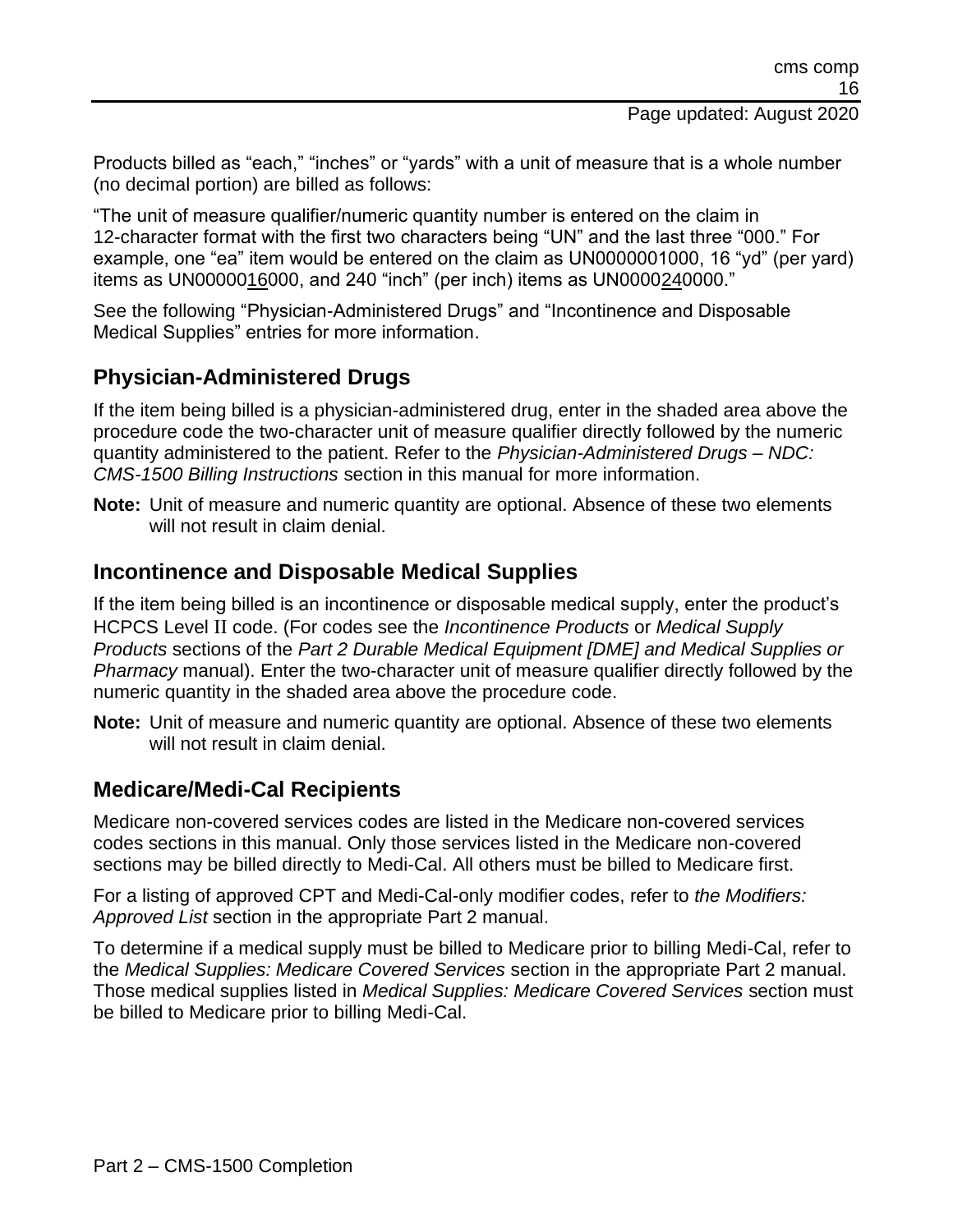| ltem | <b>Description</b>                          |
|------|---------------------------------------------|
| 24E  | Diagnosis Pointer. As required by Medi-Cal. |

#### **Laboratory Charges**

#### [‹‹](#page-20-0)**Explanation of Form Items Table (continued)**[››](#page-20-1)

| <b>Item</b> | <b>Description</b>                                                                                                                                                                                                                                                                                                                                                             |
|-------------|--------------------------------------------------------------------------------------------------------------------------------------------------------------------------------------------------------------------------------------------------------------------------------------------------------------------------------------------------------------------------------|
| 24F         | <b>Charges.</b> In full dollar amount, enter the usual and customary fee for<br>service(s). Do not enter a decimal point (.) or dollar sign (\$). Enter full dollar<br>amount and cents even if the amount is even (for example, if billing for \$100,<br>enter 10000, not 100). If an item is a taxable medical supply, include the<br>applicable state and county sales tax. |
|             | When billing "outside" laboratory work, enter the actual amount charged by<br>the laboratory in Box 24F. Handling charges must be billed as a separate<br>line item.                                                                                                                                                                                                           |

# **Billing for Time**

| <b>Item</b> | <b>Description</b>                                                                                                                                                                                                                                                                                                                                                          |
|-------------|-----------------------------------------------------------------------------------------------------------------------------------------------------------------------------------------------------------------------------------------------------------------------------------------------------------------------------------------------------------------------------|
| 24G         | Days or Units Enter the number of medical "visits" or procedures, surgical<br>"lesions," hours of "detention time," units of anesthesia time, items or units of<br>service, etc.                                                                                                                                                                                            |
|             | The field permits entries of up to 999. For entries greater than 999, carry the<br>remaining value to the next claim line. For example, if the entry value is<br>1236, the first claim line should read, "999"; the second claim line should<br>read, "237." Both figures total the original value of "1236."                                                               |
|             | Do not enter a decimal point. Therefore, a quantity of "1" entered anywhere<br>in the field, or with leading zeroes, would be seen by the Medi-Cal system as<br>"001" and a "10" entered anywhere in the field would be seen as "010.<br>Providers billing for units of time should enter the time in 15-minute<br>increments (for example, for one hour, enter "4").       |
| 24H         | <b>EPSDT Family Plan.</b> Enter code "1" or "2" if the services rendered are<br>related to family planning (FP). Enter code "3" if the services rendered are<br>Early and Periodic Screening, Diagnostic and Treatment/Child Health and<br>Disability Prevention (EPSDT/CHDP) screening related. Leave blank if not<br>applicable. «Refer to the codes in the table below.» |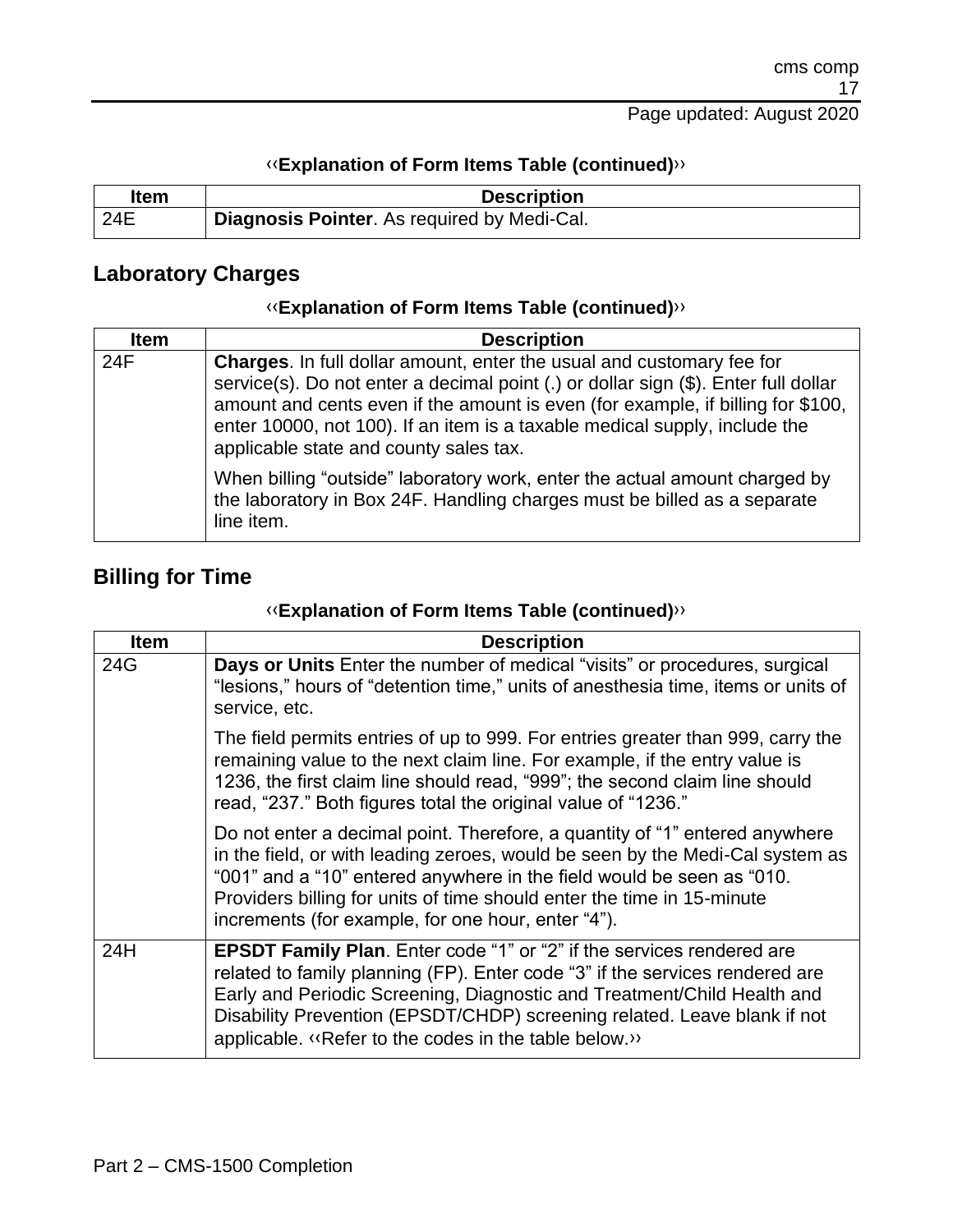#### [‹‹](#page-20-0)**Table of EPSDT Family Plan Codes and Descriptions (Item 24 H)**[››](#page-20-1)

| Code | <b>Description</b>                                                            |
|------|-------------------------------------------------------------------------------|
|      | Family Planning/Sterilization (Sterilization Consent Form must be attached to |
|      | the claim if code 1 is entered)                                               |
|      | <b>Family Planning/Other</b>                                                  |
|      | <b>EPSDT/CHDP Screening Related</b>                                           |

Refer to the *Family Planning* section of the appropriate Part 2 manual for further details.

#### [‹‹](#page-20-0)**Explanation of Form Items Table (continued)**[››](#page-20-1)

| <b>Item</b> | <b>Description</b>                                                                                                                                                                                                                                                                                        |
|-------------|-----------------------------------------------------------------------------------------------------------------------------------------------------------------------------------------------------------------------------------------------------------------------------------------------------------|
| 24          | <b>ID Qualifier for Rendering Provider.</b> Not required by Medi-Cal                                                                                                                                                                                                                                      |
| 24J         | <b>Rendering Provider ID Number.</b> Enter the NPI for a rendering provider<br>(unshaded area) if the provider is billing under a group NPI. If the provider is<br>not billing under a group NPI, leave this field blank in order for claims to be<br>reimbursed correctly. This applies to all services. |

### **Deleting Information Items 24A thru 24J:**

If an error has been made to specific billing information entered on Items 24A thru 24J, draw a line through the entire detail line using a blue or black ballpoint pen. Enter the correct billing information on another line.

**Note:** Do not "black-out" entire claim line. Deleted information may be used to determine previous payment

|                | 24. A. |           |           |                    |    |     | <b>B.</b> |            |                                                                         |                 |  | Ε.               | F.         |       |                                                         |                              |            |                 |                             |
|----------------|--------|-----------|-----------|--------------------|----|-----|-----------|------------|-------------------------------------------------------------------------|-----------------|--|------------------|------------|-------|---------------------------------------------------------|------------------------------|------------|-----------------|-----------------------------|
|                |        | From      |           | DATE(S) OF SERVICE | To |     | PLACE OF  | Ю.         | D. PROCEDURES, SERVICES, OR SUPPLIES<br>(Explain Unusual Circumstances) |                 |  | <b>DIAGNOSIS</b> |            |       | $\begin{array}{c}\nG\\ DAYS\\ OR\\\nUNITS\n\end{array}$ | H<br>EPSOT<br>Family<br>Plan | ID.        | J.<br>RENDERING | <b>SUPPLIER INFORMATION</b> |
|                | MM     | <b>DD</b> | <b>YY</b> | MM                 | DD | YY. | SERVICE   | <b>EMG</b> | CPT/HCPCS                                                               | <b>MODIFIER</b> |  | POINTER          | \$ CHARGES |       |                                                         |                              | QUAL       | PROVIDER ID. #  |                             |
| ٠              |        |           |           |                    |    |     |           |            |                                                                         |                 |  |                  |            |       |                                                         |                              |            |                 |                             |
|                | 11     | 01        | 05        |                    |    |     | 11        |            | 97810 A3                                                                |                 |  |                  |            | 50 00 |                                                         |                              | <b>NPI</b> | 0123456789      |                             |
| $\overline{c}$ |        |           |           |                    |    |     |           |            |                                                                         |                 |  |                  |            |       |                                                         |                              |            |                 |                             |
|                | 1      | 01        | 05        |                    |    |     | 11        |            | 97810 A1                                                                |                 |  |                  |            | 75 00 |                                                         |                              | <b>NPI</b> | 0123456789      |                             |
| 3              |        |           |           |                    |    |     |           |            |                                                                         |                 |  |                  |            |       |                                                         |                              |            |                 |                             |
|                |        |           |           |                    |    |     |           |            |                                                                         |                 |  |                  |            |       |                                                         |                              | <b>NPI</b> |                 |                             |
| 4              |        |           |           |                    |    |     |           |            |                                                                         |                 |  |                  |            |       |                                                         |                              |            |                 | g                           |
|                |        |           |           |                    |    |     |           |            |                                                                         |                 |  |                  |            |       |                                                         |                              | <b>NPI</b> |                 |                             |
| 5              |        |           |           |                    |    |     |           |            |                                                                         |                 |  |                  |            |       |                                                         |                              |            |                 |                             |
|                |        |           |           |                    |    |     |           |            |                                                                         |                 |  |                  |            |       |                                                         |                              | <b>NPI</b> |                 |                             |
| 6              |        |           |           |                    |    |     |           |            |                                                                         |                 |  |                  |            |       |                                                         |                              |            |                 | <b>PHYSICIAN</b>            |
|                |        |           |           |                    |    |     |           |            |                                                                         |                 |  |                  |            |       |                                                         |                              | <b>NPI</b> |                 |                             |
|                |        |           |           |                    |    |     |           |            |                                                                         |                 |  |                  |            |       |                                                         |                              |            |                 |                             |
|                |        |           |           |                    |    |     |           |            |                                                                         |                 |  |                  |            |       |                                                         |                              |            |                 |                             |

**Figure 2**: Sample of Deleted Information.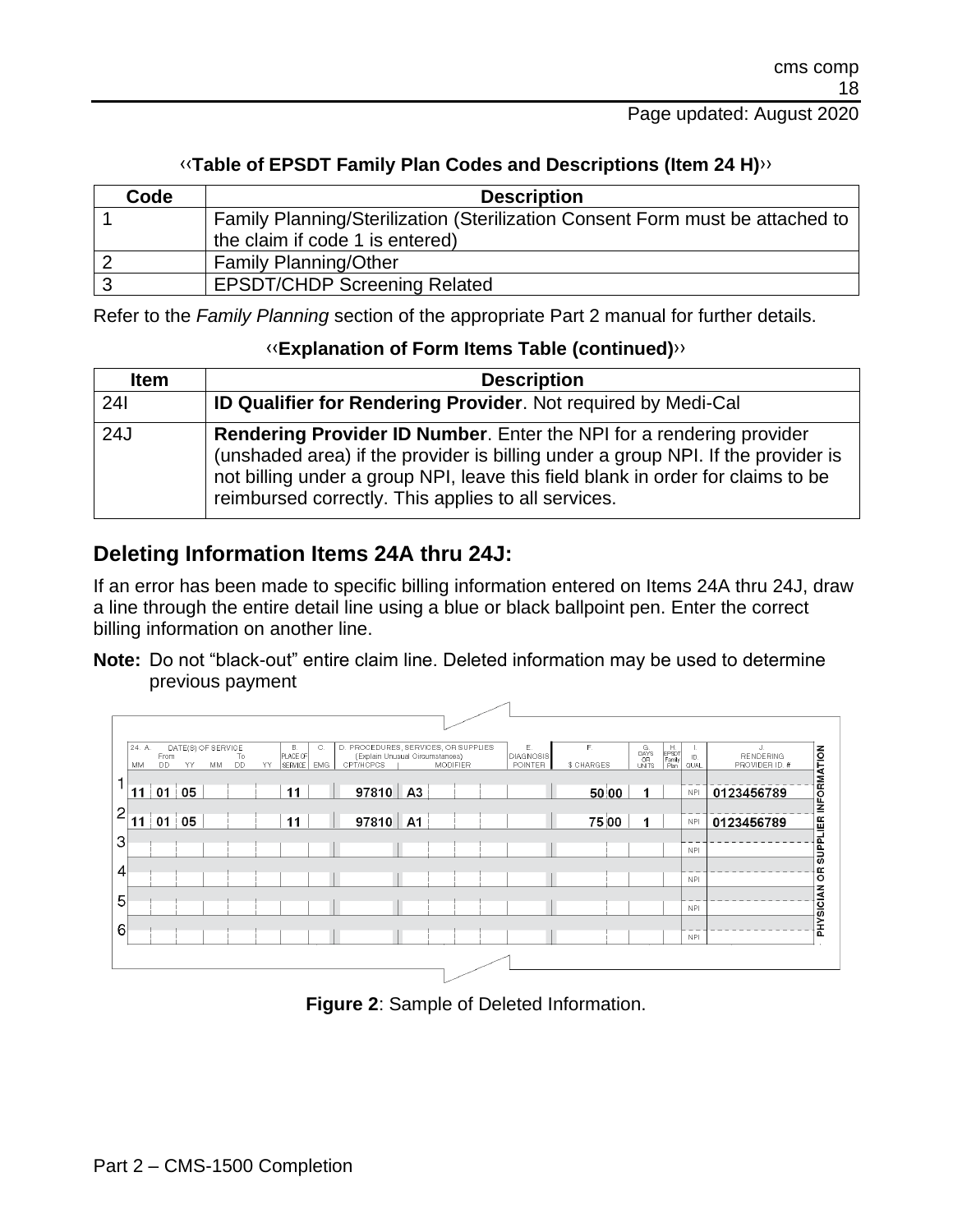| <b>Item</b> | <b>Description</b>                                                                                                                                                                                                                                                                                                                                                                                                                                                                                                                                                           |
|-------------|------------------------------------------------------------------------------------------------------------------------------------------------------------------------------------------------------------------------------------------------------------------------------------------------------------------------------------------------------------------------------------------------------------------------------------------------------------------------------------------------------------------------------------------------------------------------------|
| 24.2 thru   | <b>Additional Claim Lines.</b> Follow instructions for each claim line                                                                                                                                                                                                                                                                                                                                                                                                                                                                                                       |
| 24.6        |                                                                                                                                                                                                                                                                                                                                                                                                                                                                                                                                                                              |
| 25          | Federal Tax I.D. Number. Not required by Medi-Cal.                                                                                                                                                                                                                                                                                                                                                                                                                                                                                                                           |
| 26          | Patient's Account Number. This is an optional field that will help providers<br>to easily identify a recipient on a Remittance Advice Details (RAD). Enter the<br>patient's control number or account number in this field. A maximum of 10<br>numbers and/or letters may be used. Whatever is entered here will appear<br>on the RAD. Refer to the Remittance Advice Details (RAD) examples<br>sections in this manual.                                                                                                                                                     |
| 27          | Accept Assignment? Not required by Medi-Cal.                                                                                                                                                                                                                                                                                                                                                                                                                                                                                                                                 |
| 28          | Total Charge. In full dollar amount, enter the total for all services. Do not<br>enter a decimal point or dollar sign (\$). Enter full dollar amount and cents<br>even if the amount is even (for example, if billing for \$100, enter 10000 not<br>$100$ ).                                                                                                                                                                                                                                                                                                                 |
| 29          | Amount Paid. Enter the amount of payment received from the Other Health<br>Coverage (Box 11D) and patient's Share of Cost (Box 10D). Do not enter a<br>decimal point or dollar sign (\$). Enter full dollar amount and cents even if the<br>amount is even (for example, if billing for \$100, enter 10000 not 100). Do not<br>enter Medicare payments in this box. The Medicare payment amount will be<br>calculated from the Medicare Explanation of Medicare Benefits<br>(EOMB)/Medicare Remittance Notice (MRN)/Remittance Advice (RA) when<br>submitted with the claim. |
| 30          | Rsvd for NUCC USE. Effective September 22, 2014, providers no longer<br>complete this field.                                                                                                                                                                                                                                                                                                                                                                                                                                                                                 |
| 31          | Signature of Physician or Supplier Including Degrees or Credentials<br>The claim must be signed and dated by the provider or a representative<br>assigned by the provider. Use black ballpoint pen only.                                                                                                                                                                                                                                                                                                                                                                     |
|             | An original signature is required on all paper claims. The signature must be<br>written, not printed. Stamps, initials or facsimiles are not acceptable.                                                                                                                                                                                                                                                                                                                                                                                                                     |
| 32          | Service Facility Location Information. Enter the provider name. Enter the<br>provider address, without a comma between the city and state, and a<br>nine-digit ZIP code, without a hyphen. Enter the telephone number of the<br>facility where services were rendered, if other than home or office.                                                                                                                                                                                                                                                                         |
|             | <b>Note:</b> Not required for clinical laboratories when billing for their own<br>services.                                                                                                                                                                                                                                                                                                                                                                                                                                                                                  |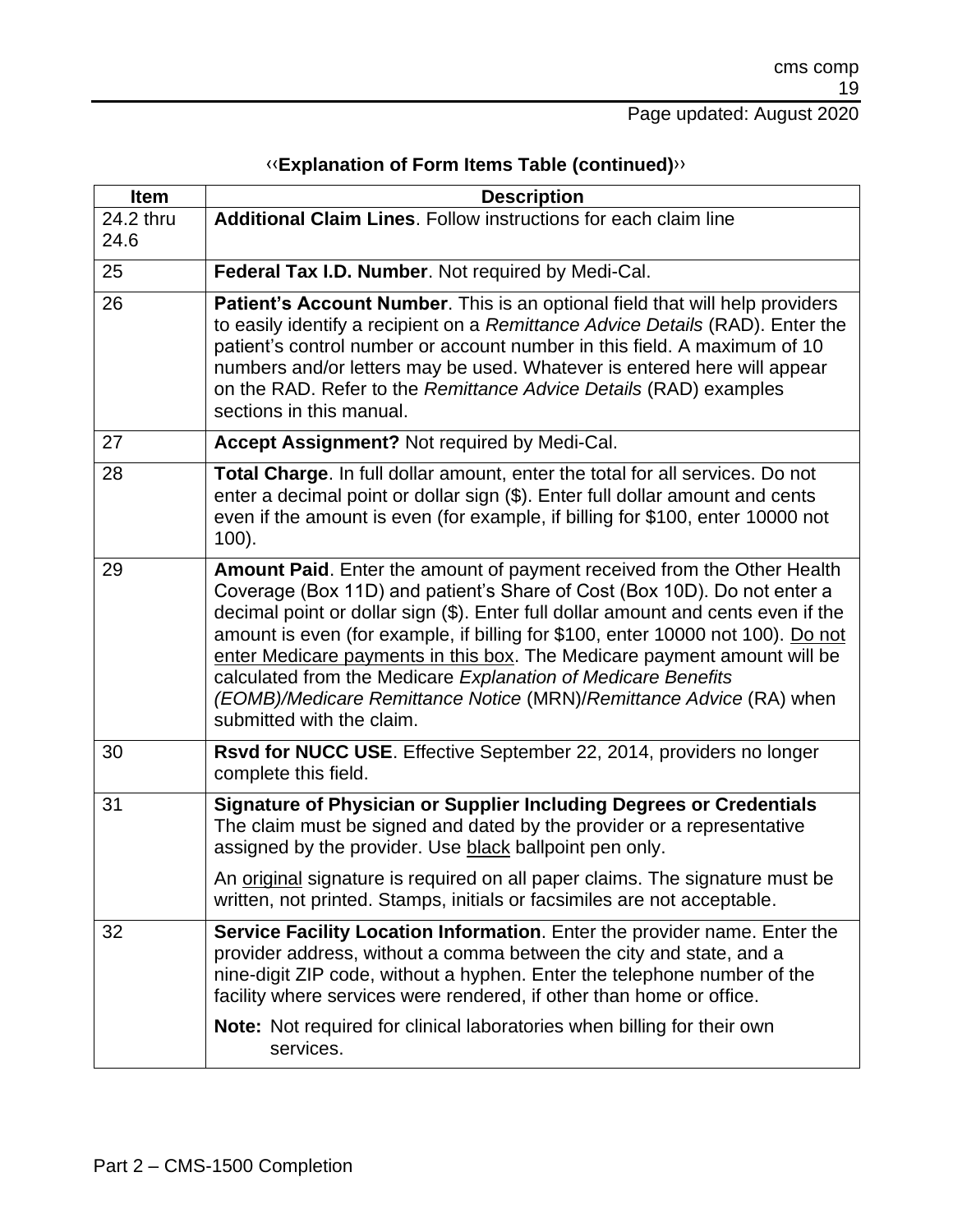| <b>Item</b>     | <b>Description</b>                                                                                                                                                                                                                                                                 |
|-----------------|------------------------------------------------------------------------------------------------------------------------------------------------------------------------------------------------------------------------------------------------------------------------------------|
| 32a             | Enter the NPI of the facility where the services were rendered.                                                                                                                                                                                                                    |
| 32 <sub>b</sub> | Enter the Medi-Cal provider number for an atypical service facility.                                                                                                                                                                                                               |
| 33              | <b>Billing Provider Info and Phone Number.</b> Enter the provider name. Enter<br>the provider address, without a comma between the city and state, and a<br>nine-digit ZIP code, without a hyphen. Enter the telephone number.                                                     |
|                 | <b>Note:</b> The nine-digit ZIP code entered in this box must match the biller's ZIP<br>code on file for claims to be reimbursed correctly.                                                                                                                                        |
| 33a             | Enter the billing provider's NPI.                                                                                                                                                                                                                                                  |
| 33 <sub>b</sub> | Used for atypical providers only. Enter the Medi-Cal provider number for the<br>billing provider.                                                                                                                                                                                  |
|                 | <b>Note:</b> Do not submit claims using a Medicare provider number or State<br>license number. Claims from providers and/or billing services that<br>consistently bill with identifiers other than the NPI (or Medi-Cal<br>provider number for atypical providers) will be denied. |

#### **Check Digits**

For atypical providers, DHCS assigns a check digit to each provider to verify accurate input of the Medi-Cal provider number. The check digit is not a required item. However, including the check digit ensures that reimbursement for the claim is made to the correct provider. Providers should enter their check digit to the right of the Medi-Cal provider number in Box 32B. Providers who do not know their check digit should contact the Telephone Service Center (TSC) at 1-800-541-5555.